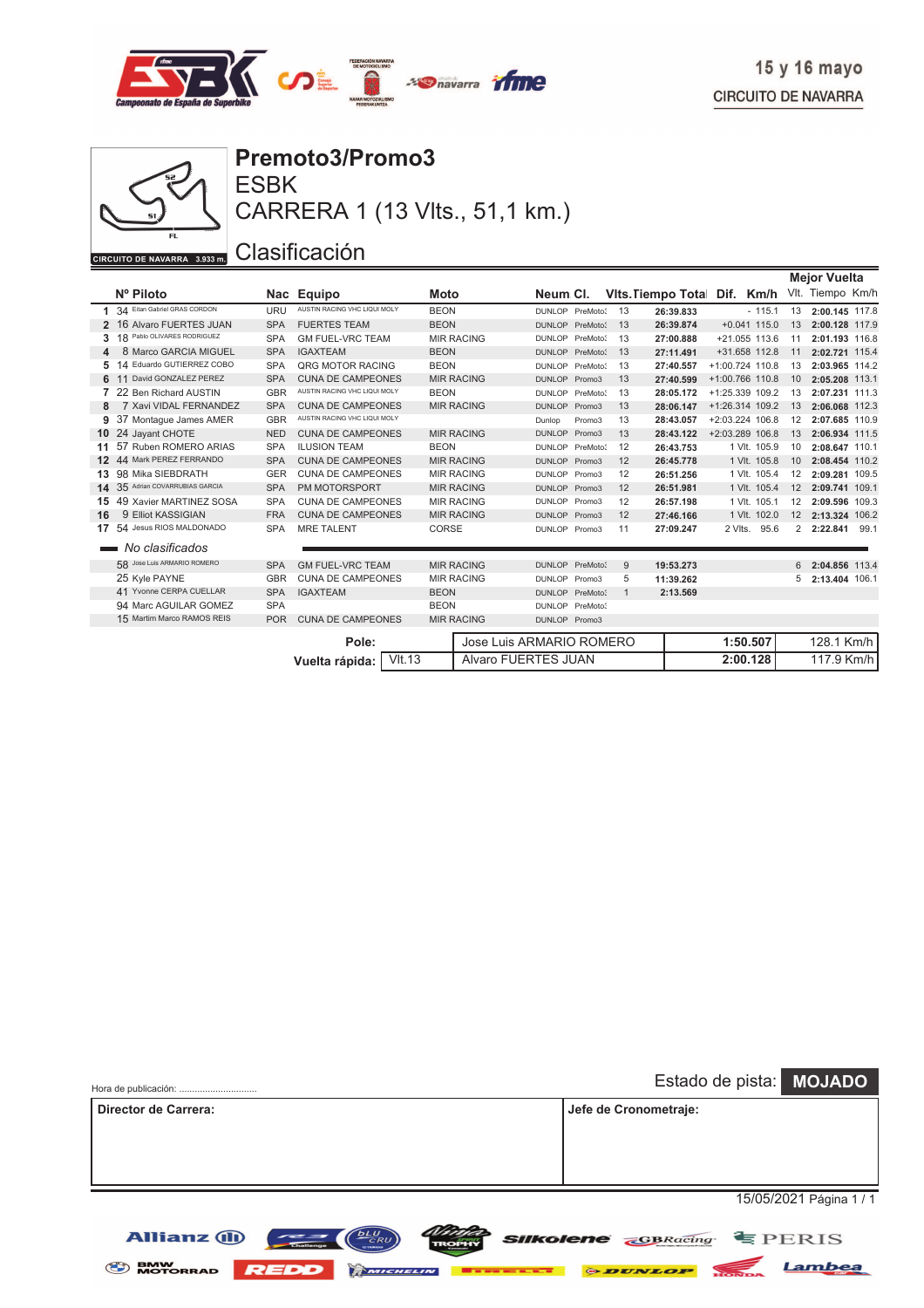



**Allianz (II)** 

ESBK **Premoto3/Promo3**

CARRERA 1

### Clasificación por Clase

|                |                                |            |                              |                   |    |                          |                           | <b>Mejor Vuelta</b> |                  |       |
|----------------|--------------------------------|------------|------------------------------|-------------------|----|--------------------------|---------------------------|---------------------|------------------|-------|
|                | <b>NºPiloto</b>                | Nac        | <b>Equipo</b>                | Moto              |    | <b>Vits. Tempo Total</b> | Dif. Km/h                 | VIt.                | Tiempo Km/h      |       |
|                | PreMoto3                       |            |                              |                   |    |                          |                           |                     |                  |       |
|                | 34 Eitan Gabriel GRAS CORDON   | <b>URU</b> | AUSTIN RACING VHC LIQUI MOLY | <b>BEON</b>       | 13 | 26:39.833                | 115.1                     | 13                  | 2:00.145 117.8   |       |
|                | <b>16 Alvaro FUERTES JUAN</b>  | <b>SPA</b> | <b>FUERTES TEAM</b>          | <b>BEON</b>       | 13 | 26:39.874                | $+0.041$ 115.0            | 13                  | 2:00.128 117.9   |       |
| 3              | 18 Pablo OLIVARES RODRIGUEZ    | <b>SPA</b> | <b>GM FUEL-VRC TEAM</b>      | <b>MIR RACING</b> | 13 | 27:00.888                | $+21.055$ 113.6           | 11                  | 2:01.193 116.8   |       |
| 4              | 8 Marco GARCIA MIGUEL          | <b>SPA</b> | <b>IGAXTEAM</b>              | <b>BEON</b>       | 13 | 27:11.491                | +31.658 112.8             | 11                  | 2:02.721 115.4   |       |
| 5              | 14 Eduardo GUTIERREZ COBO      | <b>SPA</b> | QRG MOTOR RACING             | <b>BEON</b>       | 13 | 27:40.557                | +1'00.724 110.8           | 13                  | 2:03.965 114.2   |       |
|                | 22 Ben Richard AUSTIN          | <b>GBR</b> | AUSTIN RACING VHC LIQUI MOLY | <b>BEON</b>       | 13 | 28:05.172                | +1'25.339 109.2           | 13                  | 2:07.231 111.3   |       |
|                | 57 Ruben ROMERO ARIAS          | <b>SPA</b> | <b>ILUSION TEAM</b>          | <b>BEON</b>       | 12 | 26:43.753                | 1 VIt. 105.9              | 10                  | 2:08.647 110.1   |       |
|                | No clasificados                |            |                              |                   |    |                          |                           |                     |                  |       |
|                | 58 Jose Luis ARMARIO ROMERO    | <b>SPA</b> | <b>GM FUEL-VRC TEAM</b>      | <b>MIR RACING</b> | 9  | 19:53.273                | 4 Vlts.                   |                     | 6 2:04.856 113.4 |       |
|                | <b>41 Yvonne CERPA CUELLAR</b> | <b>SPA</b> | <b>IGAXTEAM</b>              | <b>BEON</b>       |    | 2:13.569                 | 12 Vlts.                  |                     |                  |       |
|                | 94 Marc AGUILAR GOMEZ          | <b>SPA</b> |                              | <b>BEON</b>       |    |                          | 13 Vlts.                  |                     |                  |       |
|                | Promo3                         |            |                              |                   |    |                          |                           |                     |                  |       |
|                | 11 David GONZALEZ PEREZ        | <b>SPA</b> | <b>CUNA DE CAMPEONES</b>     | <b>MIR RACING</b> | 13 | 27:40.599                | 110.8                     | 10                  | 2:05.208         | 113.1 |
| $\overline{2}$ | <b>7 Xavi VIDAL FERNANDEZ</b>  | <b>SPA</b> | <b>CUNA DE CAMPEONES</b>     | <b>MIR RACING</b> | 13 | 28:06.147                | $+25.548$<br>109.2        | 13                  | 2:06.068 112.3   |       |
| 3              | 37 Montague James AMER         | <b>GBR</b> | AUSTIN RACING VHC LIQUI MOLY |                   | 13 | 28:43.057                | +1'02.458 106.8           | 12 <sup>2</sup>     | 2:07.685         | 110.9 |
| 4              | 24 Jayant CHOTE                | <b>NED</b> | <b>CUNA DE CAMPEONES</b>     | <b>MIR RACING</b> | 13 |                          | 28:43.122 +1'02.523 106.8 | 13                  | 2:06.934 111.5   |       |
| 5              | <b>44 Mark PEREZ FERRANDO</b>  | <b>SPA</b> | <b>CUNA DE CAMPEONES</b>     | <b>MIR RACING</b> | 12 | 26:45.778                | 1 VIt. 105.8              | 10                  | 2:08.454         | 110.2 |
| 6              | 98 Mika SIEBDRATH              | <b>GER</b> | <b>CUNA DE CAMPEONES</b>     | <b>MIR RACING</b> | 12 | 26:51.256                | 1 VIt. 105.4              | 12 <sup>7</sup>     | 2:09.281         | 109.5 |
|                | 35 Adrian COVARRUBIAS GARCIA   | <b>SPA</b> | PM MOTORSPORT                | <b>MIR RACING</b> | 12 | 26:51.981                | 1 VIt. 105.4              | 12                  | 2:09.741         | 109.1 |
| 8              | <b>49 Xavier MARTINEZ SOSA</b> | <b>SPA</b> | <b>CUNA DE CAMPEONES</b>     | <b>MIR RACING</b> | 12 | 26:57.198                | 1 VIt. 105.1              | 12 <sup>2</sup>     | 2:09.596         | 109.3 |
| 9              | 9 Elliot KASSIGIAN             | <b>FRA</b> | <b>CUNA DE CAMPEONES</b>     | <b>MIR RACING</b> | 12 | 27:46.166                | 1 VIt. 102.0              | 12                  | 2:13.324         | 106.2 |
| 10             | 54 Jesus RIOS MALDONADO        | <b>SPA</b> | <b>MRE TALENT</b>            | <b>CORSE</b>      | 11 | 27:09.247                | 2 Vlts. 95.6              |                     | 2 2:22.841       | 99.1  |
|                | No clasificados                |            |                              |                   |    |                          |                           |                     |                  |       |
|                | 25 Kyle PAYNE                  | <b>GBR</b> | <b>CUNA DE CAMPEONES</b>     | <b>MIR RACING</b> | 5  | 11:39.262                | 8 Vlts.                   |                     | 5 2:13.404 106.1 |       |
|                | 15 Martim Marco RAMOS REIS     | <b>POR</b> | <b>CUNA DE CAMPEONES</b>     | <b>MIR RACING</b> |    |                          | 13 Vlts.                  |                     |                  |       |
|                |                                |            |                              |                   |    |                          |                           |                     |                  |       |

| Estado de pista: MOJADO |
|-------------------------|
| Jefe de Cronometraje:   |
|                         |
|                         |
| 15/05/2021 Página 1 / 1 |
|                         |

 $L_U$  $\left(\frac{L}{CRU}\right)$ 

BMW MOTORRAD REDD **REDDENIUM Extensive CONDUCT REDDEN** 

 $\sim$   $\sim$   $\sim$   $\sim$   $\sim$   $\sim$ 

*SIIKolene GBRacing* **EPERIS** 

Lambea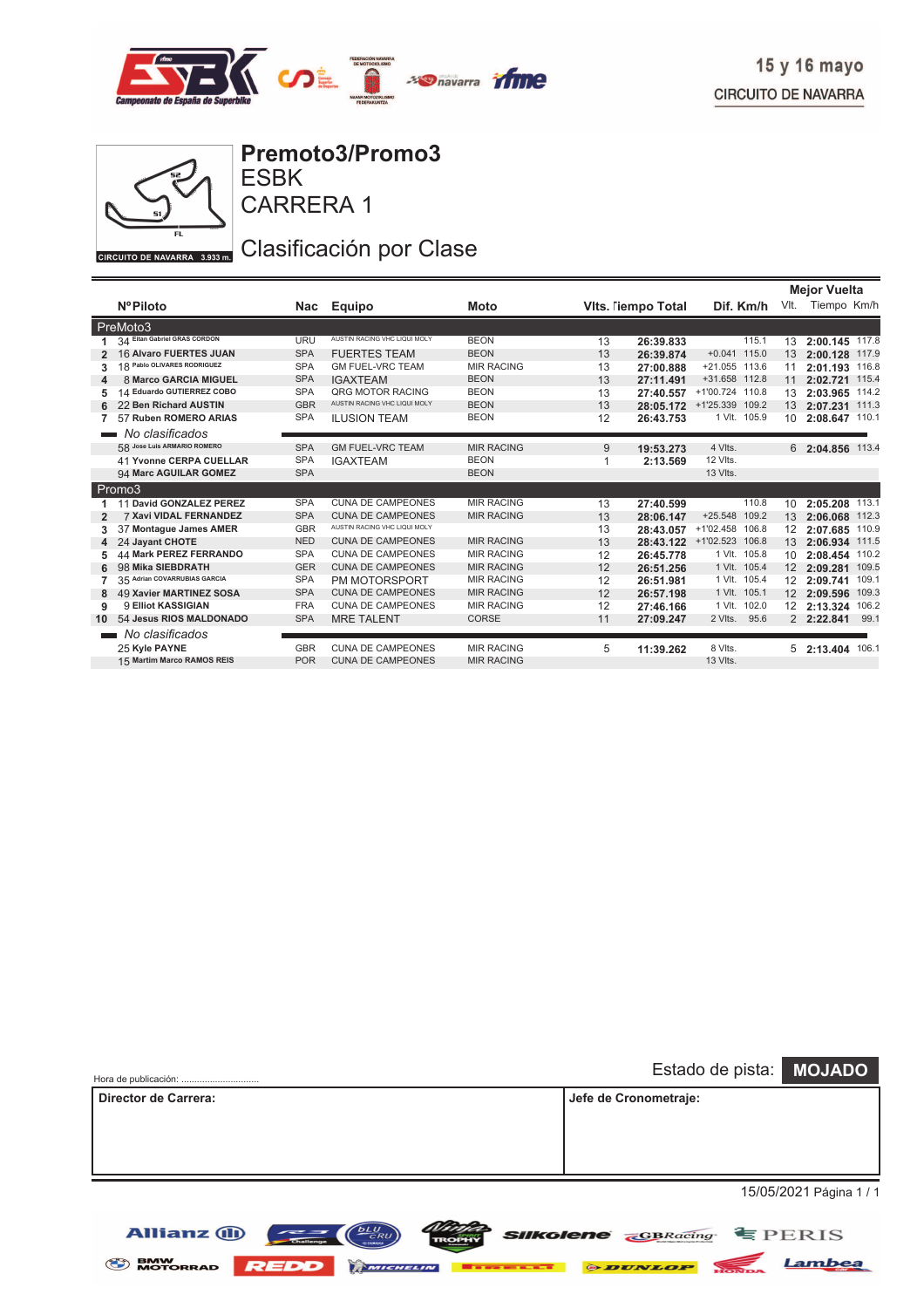

Lambea



ESBK **Premoto3/Promo3**

### Clasificación por Grupo

|                 |                               |            |                          |                   |    |                   |                 |                 | <b>Mejor Vuelta</b> |       |
|-----------------|-------------------------------|------------|--------------------------|-------------------|----|-------------------|-----------------|-----------------|---------------------|-------|
|                 | <b>NºPiloto</b>               | Nac        | Equipo                   | <b>Moto</b>       |    | Vits. Tempo Total | Dif. Km/h       | VIt.            | Tiempo Km/h         |       |
| $\overline{C}$  |                               |            |                          |                   |    |                   |                 |                 |                     |       |
|                 | 11 David GONZALEZ PEREZ       | <b>SPA</b> | <b>CUNA DE CAMPEONES</b> | <b>MIR RACING</b> | 13 | 27:40.599         | 110.8           | 10              | 2:05.208            | 113.1 |
| 2               | <b>7 Xavi VIDAL FERNANDEZ</b> | <b>SPA</b> | <b>CUNA DE CAMPEONES</b> | <b>MIR RACING</b> | 13 | 28:06.147         | +25.548 109.2   | 13 <sup>°</sup> | 2:06.068            | 112.3 |
|                 | 3 24 Jayant CHOTE             | <b>NED</b> | CUNA DE CAMPEONES        | <b>MIR RACING</b> | 13 | 28:43.122         | +1'02.523 106.8 | 13              | 2:06.934 111.5      |       |
|                 | 4 44 Mark PEREZ FERRANDO      | <b>SPA</b> | <b>CUNA DE CAMPEONES</b> | <b>MIR RACING</b> | 12 | 26:45.778         | 1 VIt. 105.8    | 10 <sup>°</sup> | 2:08.454 110.2      |       |
|                 | 5 98 Mika SIEBDRATH           | <b>GER</b> | CUNA DE CAMPEONES        | <b>MIR RACING</b> | 12 | 26:51.256         | 1 VIt. 105.4    | 12 <sup>°</sup> | 2:09.281            | 109.5 |
|                 | 6 49 Xavier MARTINEZ SOSA     | <b>SPA</b> | <b>CUNA DE CAMPEONES</b> | <b>MIR RACING</b> | 12 | 26:57.198         | 1 VIt. 105.1    | $12^{\circ}$    | 2:09.596 109.3      |       |
|                 | 9 Elliot KASSIGIAN            | <b>FRA</b> | <b>CUNA DE CAMPEONES</b> | <b>MIR RACING</b> | 12 | 27:46.166         | 1 VIt. 102.0    | 12              | 2:13.324 106.2      |       |
| <b>Contract</b> | No clasificados               |            |                          |                   |    |                   |                 |                 |                     |       |
|                 | 25 Kyle PAYNE                 | <b>GBR</b> | <b>CUNA DE CAMPEONES</b> | <b>MIR RACING</b> | 5  | 11:39.262         | 8 VIts.         |                 | $5$ 2:13.404        | 106.1 |
|                 | 15 Martim Marco RAMOS REIS    | <b>POR</b> | CUNA DE CAMPEONES        | <b>MIR RACING</b> |    |                   | 13 Vlts.        |                 |                     |       |

| Hora de publicación: |                                        |  |                       | Estado de pista: MOJADO           |
|----------------------|----------------------------------------|--|-----------------------|-----------------------------------|
| Director de Carrera: |                                        |  | Jefe de Cronometraje: |                                   |
|                      |                                        |  |                       |                                   |
|                      |                                        |  |                       |                                   |
|                      |                                        |  |                       |                                   |
|                      |                                        |  |                       | 15/05/2021 Página 1 / 1           |
|                      |                                        |  |                       |                                   |
| <b>Allianz (ii)</b>  | <b>DLU</b><br>$\sim$<br><b>GYANANA</b> |  |                       | <b>Silkolene GBRacing E</b> PERIS |

**SENW MOTORRAD REDD MICHELIN Extends ADUNLOP**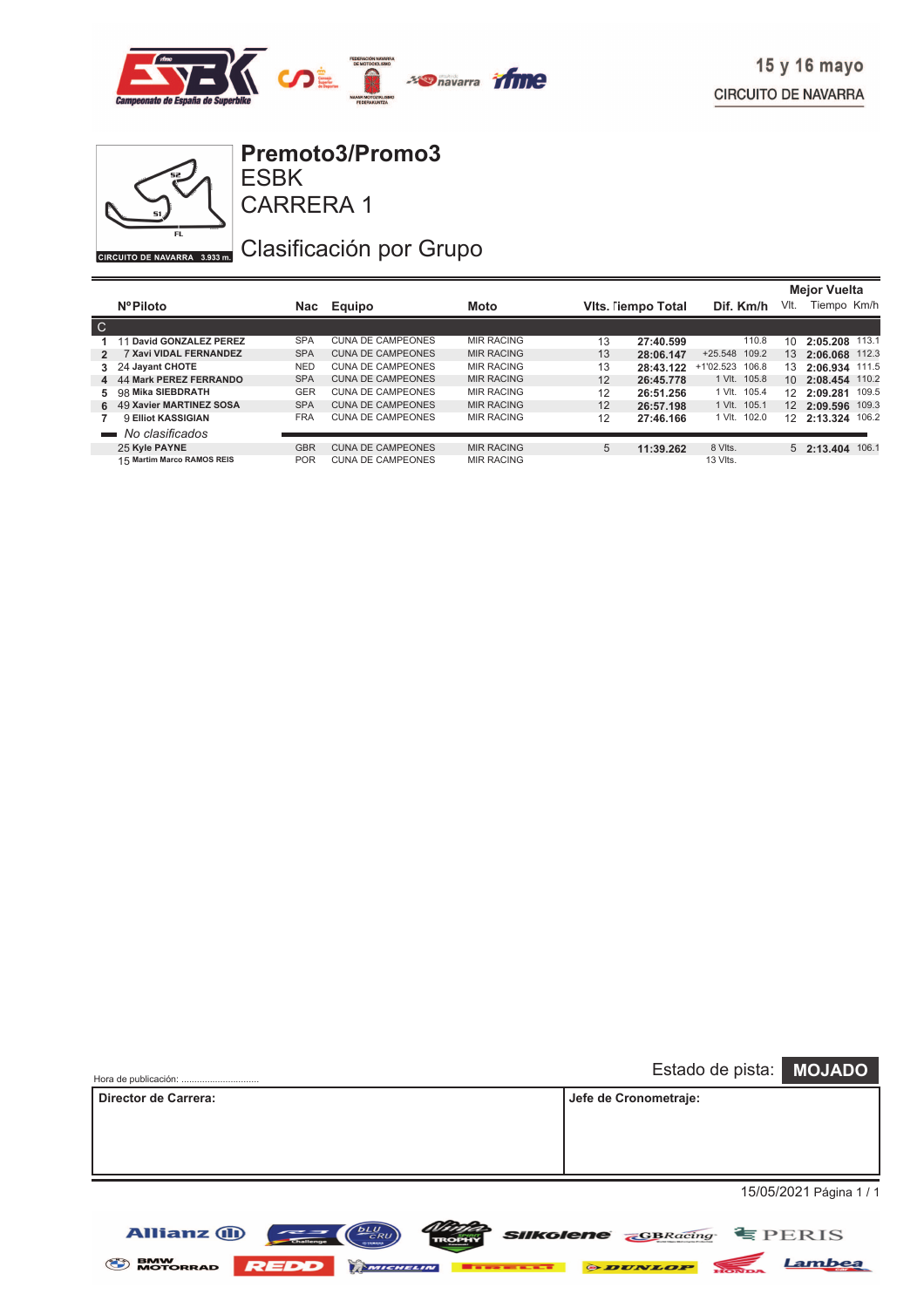



| $N^{\circ}$    | Pos            | Parril         | $\overline{\phantom{0}}$ | $\sim$         | S              | 4              | 5              | $\circ$        | $\overline{ }$ | $\infty$       | ၜ              | ₽              | $\overline{\phantom{0}}$<br>$\overline{ }$ | $\sim$<br>$\overline{\phantom{0}}$ | 13             |  |
|----------------|----------------|----------------|--------------------------|----------------|----------------|----------------|----------------|----------------|----------------|----------------|----------------|----------------|--------------------------------------------|------------------------------------|----------------|--|
| 58             | 1              | 58             | 16                       | 16             | 34             | 34             | 34             | 34             | 34             | 34             | 34             | 34             | 34                                         | 34                                 | 34             |  |
| 16             | $\overline{2}$ | 16             | 8                        | 34             | 16             | 16             | 16             | 16             | 16             | 16             | 16             | 16             | 16                                         | 16                                 | 16             |  |
| 18             | 3              | 18             | 34                       | 8              | 8              | 8              | 8              | 8              | 8              | 8              | 8              | 18             | 18                                         | 18                                 | 18             |  |
| 8              | 4              | 8              | 41                       | 18             | 18             | 18             | 18             | 18             | 18             | 18             | 18             | 8              | 8                                          | 8                                  | 8              |  |
| 34             | 5              | 34             | 18                       | 14             | 14             | 14             | 58             | 58             | 58             | 58             | 11             | 11             | 11                                         | 11                                 | 14             |  |
| 41             | 6              | 41             | 14                       | 22             | 58             | 58             | 11             | 11             | 11             | 11             | 14             | 14             | 14                                         | 14                                 | 11             |  |
| 14             | 7              | 14             | 22                       | 58             | 11             | 22             | 14             | 14             | 14             | 14             | 22             | 22             | 22                                         | 22                                 | 22             |  |
| 94             | 8              | 94             | 58                       | 11             | 22             | 11             | 22             | 22             | 22             | 22             | $\overline{7}$ | $\overline{7}$ | $\overline{7}$                             | $\overline{7}$                     | $\overline{7}$ |  |
| 57             | 9              | 57             | $\overline{7}$           | $\overline{7}$ | $\overline{7}$ | $\overline{7}$ | $\overline{7}$ | $\overline{7}$ | $\overline{7}$ | $\overline{7}$ | 58             | 37             | 37                                         | 37                                 | 37             |  |
| 22             | 10             | 22             | 11                       | 37             | 37             | 37             | 37             | 37             | 37             | 37             | 37             | 24             | 24                                         | 24                                 | 24             |  |
| 11             | 11             | 11             | 37                       | 24             | 24             | 24             | 24             | 24             | 24             | 24             | 24             | 57             | 57                                         | 57                                 |                |  |
| 54             | 12             | 54             | 35                       | 35             | 35             | 35             | 35             | 35             | 57             | 57             | 57             | 44             | 44                                         | 44                                 |                |  |
| 49             | 13             | 49             | 24                       | 98             | 98             | 98             | 57             | 57             | 35             | 44             | 44             | 98             | 98                                         | 98                                 |                |  |
| 35             | 14             | 35             | 98                       | 25             | 57             | 57             | 98             | 98             | 98             | 35             | 35             | 35             | 35                                         | 35                                 |                |  |
| $\overline{7}$ | 15             | $\overline{7}$ | 49                       | 44             | 44             | 44             | 44             | 44             | 44             | 98             | 98             | 49             | 49                                         | 49                                 |                |  |
| 37             | 16             | 37             | 54                       | 57             | 25             | 25             | 49             | 49             | 49             | 49             | 49             | 9              | 9                                          | 9                                  |                |  |
| 25             | 17             | 25             | 25                       | 49             | 49             | 49             | 25             | 9              | 9              | 9              | 9              | 54             | 54                                         |                                    |                |  |
| 24             | 18             | 24             | 44                       | 54             | 9              | 9              | 9              | 54             | 54             | 54             | 54             |                |                                            |                                    |                |  |
| 44             | 19             | 44             | 9                        | 9              | 54             | 54             | 54             |                |                |                |                |                |                                            |                                    |                |  |
| 98             | 20             | 98             | 57                       |                |                |                |                |                |                |                |                |                |                                            |                                    |                |  |
| 15             | 21             | 15             |                          |                |                |                |                |                |                |                |                |                |                                            |                                    |                |  |
| 9              | 22             | 9              |                          |                |                |                |                |                |                |                |                |                |                                            |                                    |                |  |



15/05/2021 Página 1 / 1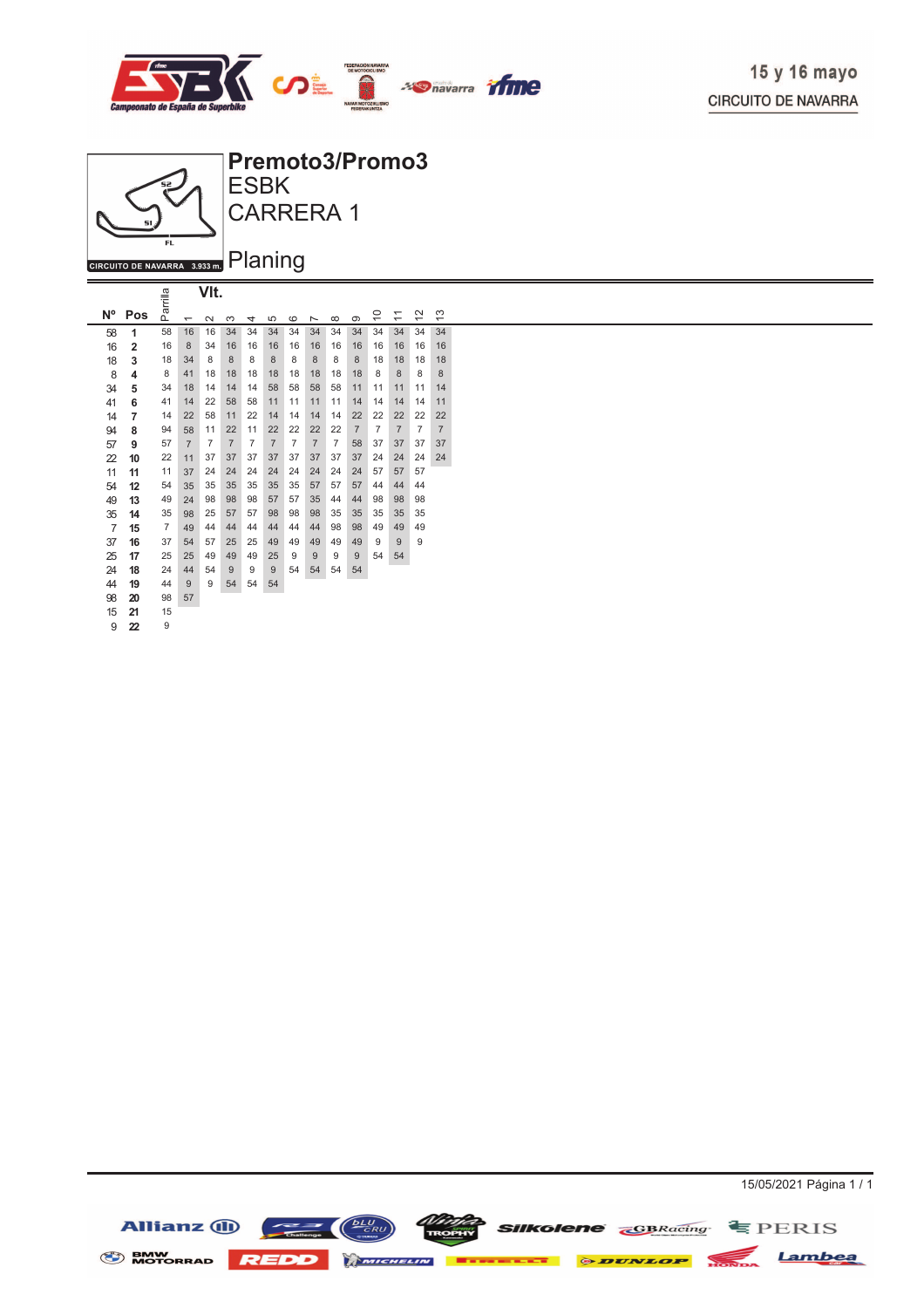



GIRCUITO DE NAVARRA 3.933 DI Mejores tiempos de sector

|                | <b>Sector 1</b>               |        | <b>Sector 2</b>            |        | <b>Sector 3</b>               |        |    |                               | Vuelta   | Mejor            |
|----------------|-------------------------------|--------|----------------------------|--------|-------------------------------|--------|----|-------------------------------|----------|------------------|
| Pos            | Nº Piloto                     | Tiempo | Nº Piloto                  | Tiempo | Nº Piloto                     | Tiempo |    | Pos Nº Piloto                 | Ideal    | Vuelta           |
|                | 34 E.GRAS CORDON              | 32.180 | 16 A.FUERTES JUAN          | 44.355 | 16 A.FUERTES JUAN             | 43.146 | 1  | <b>16 A.FUERTES JUAN</b>      | 1:59.708 | 2:00.128<br>(1)  |
| $\overline{2}$ | 16 A.FUERTES JUAN             | 32.207 | <b>E.GRAS CORDON</b><br>34 | 44.404 | <b>E.GRAS CORDON</b><br>34    | 43.312 |    | 34 E.GRAS CORDON              | 1:59.896 | 2:00.145<br>(2)  |
| 3              | 18 P.OLIVARES                 | 32.370 | 18 P.OLIVARES              | 44.407 | P.OLIVARES<br>RODRIGUEZ<br>18 | 44.196 | 3  | 18 P.OLIVARES RODRIGUEZ       | 2:00.973 | 2:01.193<br>(3)  |
| 4              | 8 M.GARCIA MIGUEL             | 33.005 | 8 M.GARCIA MIGUEL          | 45.159 | E.GUTIERREZ COBO<br>14        | 44.435 | 4  | 8 M.GARCIA MIGUEL             | 2:02.710 | 2:02.721<br>(4)  |
| 5              | 14 E.GUTIERREZ COBO           | 33.314 | 11 D.GONZALEZ PEREZ        | 45.434 | 8 M.GARCIA MIGUEL             | 44.546 | 5  | 14 E.GUTIERREZ COBO           | 2:03.965 | 2:03.965<br>(5)  |
| 6              | 58 J.ARMARIO ROMERO           | 33.427 | 7 X.VIDAL FERNANDEZ        | 45.909 | <b>J.ARMARIO ROMERC</b><br>58 | 45.040 | 6  | 58 J.ARMARIO ROMERO           | 2:04.673 | (6)<br>2:04.856  |
| 7              | 22 B.AUSTIN                   | 33.783 | 58 J.ARMARIO ROMERO        | 46.206 | D.GONZALEZ PEREZ              | 45.296 |    | <b>D.GONZALEZ PEREZ</b><br>11 | 2:05.008 | 2:05.208<br>(7)  |
| 8              | 41 Y.CERPA CUELLAR            | 34.143 | 14 E.GUTIERREZ COBO        | 46.216 | 24 J.CHOTE                    | 45.637 | 8  | 7 X.VIDAL FERNANDEZ           | 2:05.995 | 2:06.068<br>(8)  |
| 9              | 7 X.VIDAL FERNANDEZ           | 34.187 | 24 J.CHOTE                 | 46.732 | 41 Y.CERPA CUELLAR            | 45.645 | 9  | 24 J.CHOTE                    | 2:06.934 | 2:06.934<br>(9)  |
| 10             | <b>D.GONZALEZ PEREZ</b><br>11 | 34.278 | 37 M.AMER                  | 46.857 | 37 M.AMER                     | 45.658 | 10 | 22 B.AUSTIN                   | 2:06.962 | 2:07.231<br>(10) |
| 11             | 24 J.CHOTE                    | 34.565 | 22 B.AUSTIN                | 47.285 | 57 R.ROMERO ARIAS             | 45.803 | 11 | 37 M.AMER                     | 2:07.210 | 2:07.685 (11)    |
| 12             | 37 M.AMER                     | 34.695 | 44 M.PEREZ                 | 47.489 | 22 B.AUSTIN                   | 45.894 | 12 | 41 Y.CERPA CUELLAR            | 2:07.400 |                  |
| 13             | 44 M.PEREZ                    | 34.842 | R.ROMERO ARIAS<br>57       | 47.505 | 7 X.VIDAL FERNANDEZ           | 45.899 | 13 | 57 R.ROMERO ARIAS             | 2:08.406 | 2:08.647(13)     |
| 14             | 49 X.MARTINEZ SOSA            | 34.914 | Y.CERPA CUELLAR<br>41      | 47.612 | M.PEREZ<br>44<br>FERRANDO     | 46.123 | 14 | 44 M.PEREZ FERRANDO           | 2:08.454 | 2:08.454(12)     |
| 15             | 57 R.ROMERO ARIAS             | 35.098 | 35 A.COVARRUBIAS           | 47.657 | 49 X.MARTINEZ SOSA            | 46.141 | 15 | 49 X.MARTINEZ SOSA            | 2:09.085 | 2:09.596 (15)    |
| 16             | 98 M.SIEBDRATH                | 35.156 | 98 M.SIEBDRATH             | 47.699 | 98 M.SIEBDRATH                | 46.298 | 16 | 98 M.SIEBDRATH                | 2:09.153 | 2:09.281(14)     |
| 17             | 35 A.COVARRUBIAS              | 35.542 | 94 M.AGUILAR GOMEZ         | 47.773 | 35 A.COVARRUBIAS              | 46.542 | 17 | 35 A.COVARRUBIAS GARCIA       | 2:09.741 | 2:09.741 (16)    |
| 18             | 25 K.PAYNE                    | 35.864 | 49 X.MARTINEZ SOSA         | 48.030 | 9 E.KASSIGIAN                 | 47.628 | 18 | 9 E.KASSIGIAN                 | 2:13.246 | 2:13.324 (17)    |
| 19             | 9 E.KASSIGIAN                 | 36.211 | 25 K.PAYNE                 | 49.271 | 25 K.PAYNE                    | 48.269 | 19 | 25 K.PAYNE                    | 2:13.404 | 2:13.404 (18)    |
| 20             | 54 J.RIOS MALDONADO           | 37.759 | 9 E.KASSIGIAN              | 49.407 | 54 J.RIOS MALDONADO           | 52.579 | 20 | 54 J.RIOS MALDONADO           | 2:20.975 | 2:22.841 (19)    |

S BMW REDD REDD EMIGRELLY SUUNLOP HONDA Lambea

SIIKolene **CBRacing** EPERIS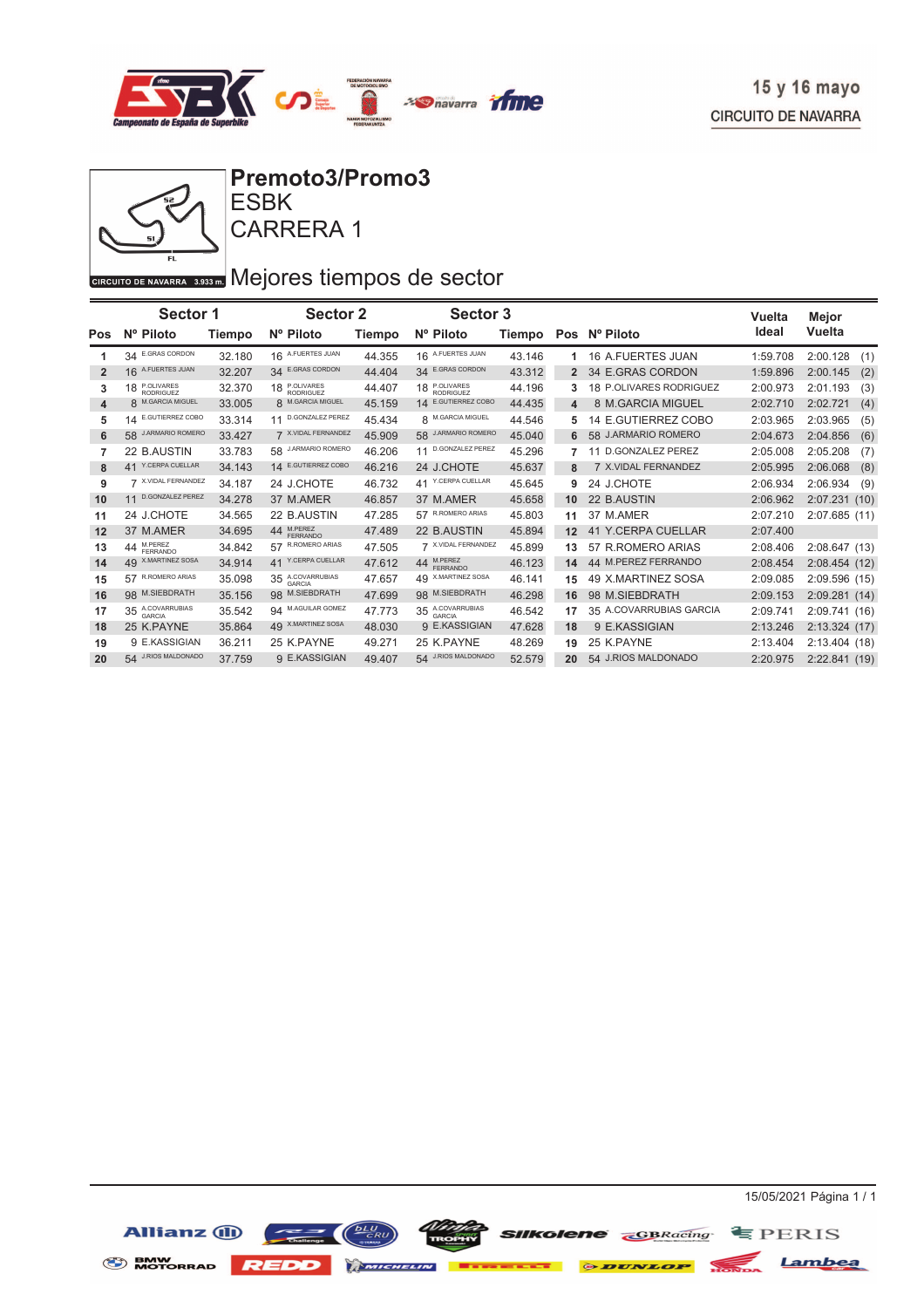



ESBK **Premoto3/Promo3** Después de CARRERA 1

### GIRCUITO DE NAVARRA 3.933 DI Velociad máxima del evento

| Nº Piloto                      | <b>Equipo</b>                       | Moto              | Clase    | V.Max | VIt.           | Sesión              |
|--------------------------------|-------------------------------------|-------------------|----------|-------|----------------|---------------------|
| 41 Yvonne CERPA CUELLAR        | <b>IGAXTEAM</b>                     | <b>BEON</b>       | PreMoto3 | 204.5 | 9              | ENT. CRONOMETRAD(   |
| 22 Ben Richard AUSTIN          | <b>AUSTIN RACING VHC LIQUI MOLY</b> | <b>BEON</b>       | PreMoto3 | 203.4 | 9              | ENT. CRONOMETRAD    |
| 34 Eitan Gabriel GRAS CORDON   | AUSTIN RACING VHC LIQUI MOLY        | <b>BEON</b>       | PreMoto3 | 203.0 | 9              | ENT. CRONOMETRAD    |
| <b>8 Marco GARCIA MIGUEL</b>   | <b>IGAXTEAM</b>                     | <b>BEON</b>       | PreMoto3 | 203.0 | 9              | ENT. CRONOMETRAD    |
| 14 Eduardo GUTIERREZ COBO      | QRG MOTOR RACING                    | <b>BEON</b>       | PreMoto3 | 202.6 | 15             | ENT. CRONOMETRAD(   |
| 94 Marc AGUILAR GOMEZ          |                                     | <b>BEON</b>       | PreMoto3 | 202.2 | 2              | ENT. CRONOMETRAD    |
| 18 Pablo OLIVARES RODRIGUEZ    | <b>GM FUEL-VRC TEAM</b>             | <b>MIR RACING</b> | PreMoto3 | 200.7 | 2              | ENT. CRONOMETRAD(   |
| 58 Jose Luis ARMARIO ROMERO    | <b>GM FUEL-VRC TEAM</b>             | <b>MIR RACING</b> | PreMoto3 | 199.6 | 2              | ENT. CRONOMETRAD    |
| 16 Alvaro FUERTES JUAN         | <b>FUERTES TEAM</b>                 | <b>BEON</b>       | PreMoto3 | 199.3 | 7              | ENT. CRONOMETRAD(   |
| 57 Ruben ROMERO ARIAS          | <b>ILUSION TEAM</b>                 | <b>BEON</b>       | PreMoto3 | 197.4 | 14             | <b>LIBRES 2</b>     |
| <b>21 Mathis FARGIER</b>       | <b>JFJ RACING TEAM</b>              |                   | PreMoto3 | 191.8 | 5              | LIBRES <sub>2</sub> |
| 37 Montague James AMER         | AUSTIN RACING VHC LIQUI MOLY        |                   | Promo3   | 189.5 | $\overline{4}$ | ENT. CRONOMETRAD    |
| 25 Kyle PAYNE                  | <b>CUNA DE CAMPEONES</b>            | <b>MIR RACING</b> | Promo3   | 189.1 | 3              | ENT. CRONOMETRAD(   |
| 49 Xavier MARTINEZ SOSA        | <b>CUNA DE CAMPEONES</b>            | <b>MIR RACING</b> | Promo3   | 186.9 | 2              | ENT. CRONOMETRAD    |
| 44 Mark PEREZ FERRANDO         | <b>CUNA DE CAMPEONES</b>            | <b>MIR RACING</b> | Promo3   | 186.5 | 2              | ENT. CRONOMETRAD(   |
| 54 Jesus RIOS MALDONADO        | <b>MRE TALENT</b>                   | CORSE             | Promo3   | 186.5 | 3              | ENT. CRONOMETRAD    |
| 15 Martim Marco RAMOS REIS     | <b>CUNA DE CAMPEONES</b>            | <b>MIR RACING</b> | Promo3   | 186.2 | 3              | ENT. CRONOMETRAD(   |
| 35 Adrian COVARRUBIAS GARCIA   | <b>PM MOTORSPORT</b>                | <b>MIR RACING</b> | Promo3   | 186.2 | 9              | ENT. CRONOMETRAD(   |
| 24 Jayant CHOTE                | <b>CUNA DE CAMPEONES</b>            | <b>MIR RACING</b> | Promo3   | 184.0 | 11             | <b>LIBRES 1</b>     |
| <b>7 Xavi VIDAL FERNANDEZ</b>  | <b>CUNA DE CAMPEONES</b>            | <b>MIR RACING</b> | Promo3   | 184.0 | $\overline{4}$ | ENT. CRONOMETRAD    |
| 98 Mika SIEBDRATH              | <b>CUNA DE CAMPEONES</b>            | <b>MIR RACING</b> | Promo3   | 184.0 | 10             | ENT. CRONOMETRAD(   |
| <b>11 David GONZALEZ PEREZ</b> | <b>CUNA DE CAMPEONES</b>            | <b>MIR RACING</b> | Promo3   | 183.4 | 12             | ENT. CRONOMETRAD    |
| 9 Elliot KASSIGIAN             | <b>CUNA DE CAMPEONES</b>            | <b>MIR RACING</b> | Promo3   | 182.4 | 16             | <b>LIBRES 1</b>     |

15/05/2021 Página 1 / 1

**SIIKolene GBRacing** EPERIS

Allianz (ii)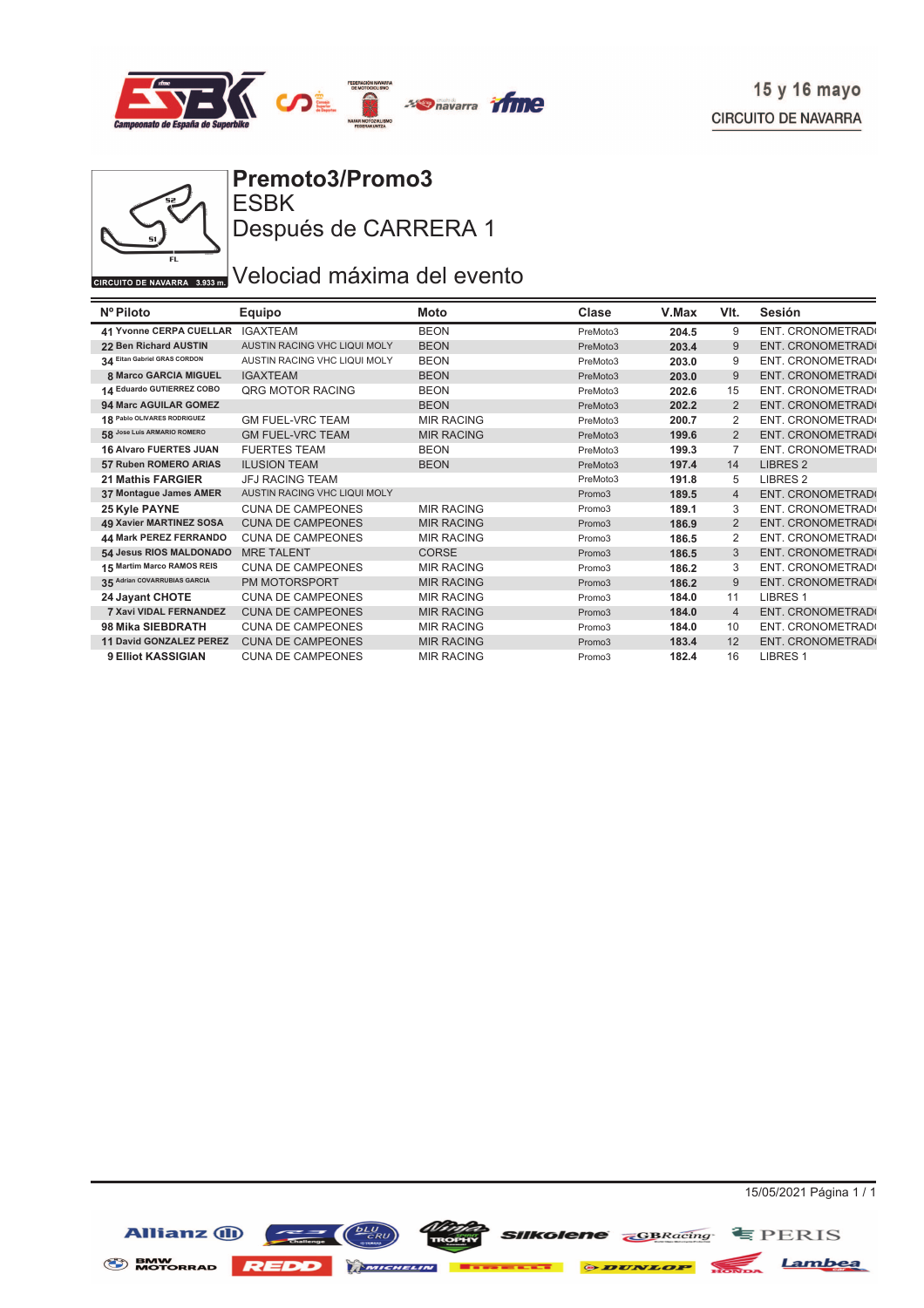



**Premoto3/Promo3**

CARRERA 1 ESBK

GIRCUITO DE NAVARRA 3.935 DI Secuencia de líderes por Clase

|          |                        |                                                        |                   |   | <b>Vuelt Vuelta</b> |              | Total |
|----------|------------------------|--------------------------------------------------------|-------------------|---|---------------------|--------------|-------|
|          | Nº Piloto              | Equipo                                                 | Moto              | а | Final               | Vits.        | VIts. |
| PreMoto3 |                        |                                                        |                   |   |                     |              |       |
| 16       | Alvaro FUERTES JUAN    | <b>FUERTES TEAM</b>                                    | <b>BEON</b>       |   | 2                   | $\mathbf{2}$ | -2    |
| 34       |                        | Eitan Gabriel GRAS CORDON AUSTIN RACING VHC LIQUI MOLY | <b>BEON</b>       | 3 | 13                  | 11           | 11    |
| Promo3   |                        |                                                        |                   |   |                     |              |       |
|          | 7 Xavi VIDAL FFRNANDFZ | <b>CUNA DE CAMPEONES</b>                               | <b>MIR RACING</b> |   |                     |              |       |
| 11       | David GONZALEZ PEREZ   | <b>CUNA DE CAMPEONES</b>                               | <b>MIR RACING</b> | C | 13                  | 12           | 12    |

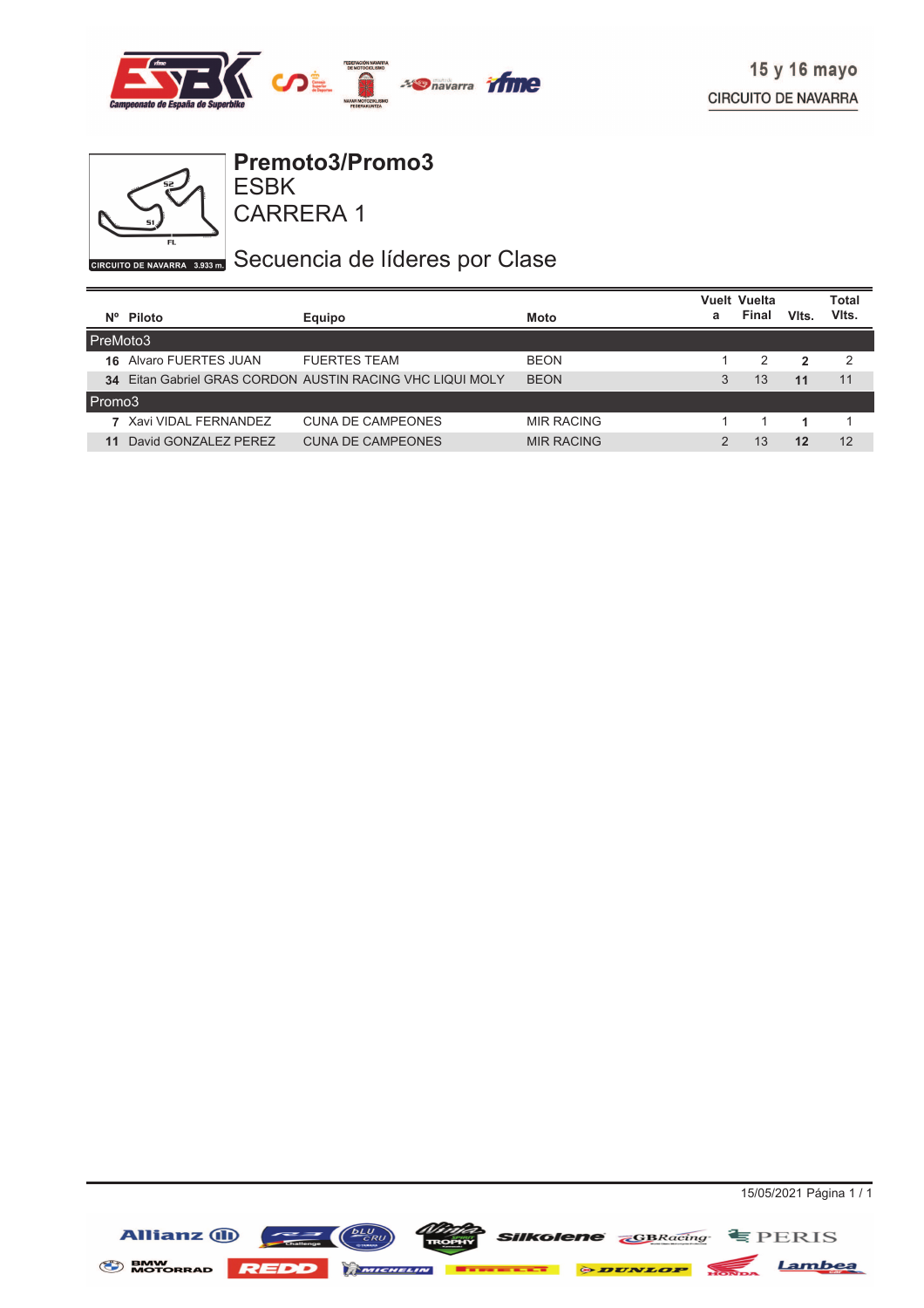



CARRERA 1

## **CIRCUITO DE NAVARRA 3533 ED** Secuencia de vueltas rápidas

| T. Sesión | Nº Piloto                     | Equipo                       | Moto        | Clase    | Tiempo   | Km/h  | VIt.           |
|-----------|-------------------------------|------------------------------|-------------|----------|----------|-------|----------------|
| 4:15.008  | <b>16 Alvaro FUERTES JUAN</b> | <b>FUERTES TEAM</b>          | <b>BEON</b> | PreMoto3 | 2:04.093 | 114.1 | 2              |
| 4:15.907  | 34 Eltan Gabriel GRAS CORDON  | AUSTIN RACING VHC LIQUI MOLY | <b>BEON</b> | PreMoto3 | 2:03.621 | 114.5 | $\overline{2}$ |
| 6:19.212  | 34 Eitan Gabriel GRAS CORDON  | AUSTIN RACING VHC LIQUI MOLY | <b>BEON</b> | PreMoto3 | 2:03.305 | 114.8 | 3              |
| 6:19.383  | 8 Marco GARCIA MIGUEL         | <b>IGAXTEAM</b>              | <b>BEON</b> | PreMoto3 | 2:03.244 | 114.9 | 3              |
| 12:30.166 | 34 Eitan Gabriel GRAS CORDON  | AUSTIN RACING VHC LIQUI MOLY | <b>BEON</b> | PreMoto3 | 2:02.488 | 115.6 | 6              |
| 12:30.369 | <b>16 Alvaro FUERTES JUAN</b> | <b>FUERTES TEAM</b>          | <b>BEON</b> | PreMoto3 | 2:02.472 | 115.6 | 6              |
| 16:34.794 | 34 Eitan Gabriel GRAS CORDON  | AUSTIN RACING VHC LIQUI MOLY | <b>BEON</b> | PreMoto3 | 2:02.145 | 115.9 | 8              |
| 16:35.357 | 16 Alvaro FUERTES JUAN        | <b>FUERTES TEAM</b>          | <b>BEON</b> | PreMoto3 | 2:01.995 | 116.1 | 8              |
| 18:36.202 | 34 Eitan Gabriel GRAS CORDON  | AUSTIN RACING VHC LIQUI MOLY | <b>BEON</b> | PreMoto3 | 2:01.408 | 116.6 | 9              |
| 18:36.334 | 16 Alvaro FUERTES JUAN        | <b>FUERTES TEAM</b>          | <b>BEON</b> | PreMoto3 | 2:00.977 | 117.0 | 9              |
| 22:37.897 | 34 Eitan Gabriel GRAS CORDON  | AUSTIN RACING VHC LIQUI MOLY | <b>BEON</b> | PreMoto3 | 2:00.626 | 117.4 | 11             |
| 22:38.061 | <b>16 Alvaro FUERTES JUAN</b> | <b>FUERTES TEAM</b>          | <b>BEON</b> | PreMoto3 | 2:00.321 | 117.7 | 11             |
| 26:39.833 | 34 Eitan Gabriel GRAS CORDON  | AUSTIN RACING VHC LIQUI MOLY | <b>BEON</b> | PreMoto3 | 2:00.145 | 117.8 | 13             |
| 26:39.874 | 16 Alvaro FUERTES JUAN        | <b>FUERTES TEAM</b>          | <b>BEON</b> | PreMoto3 | 2:00.128 | 117.9 | 13             |

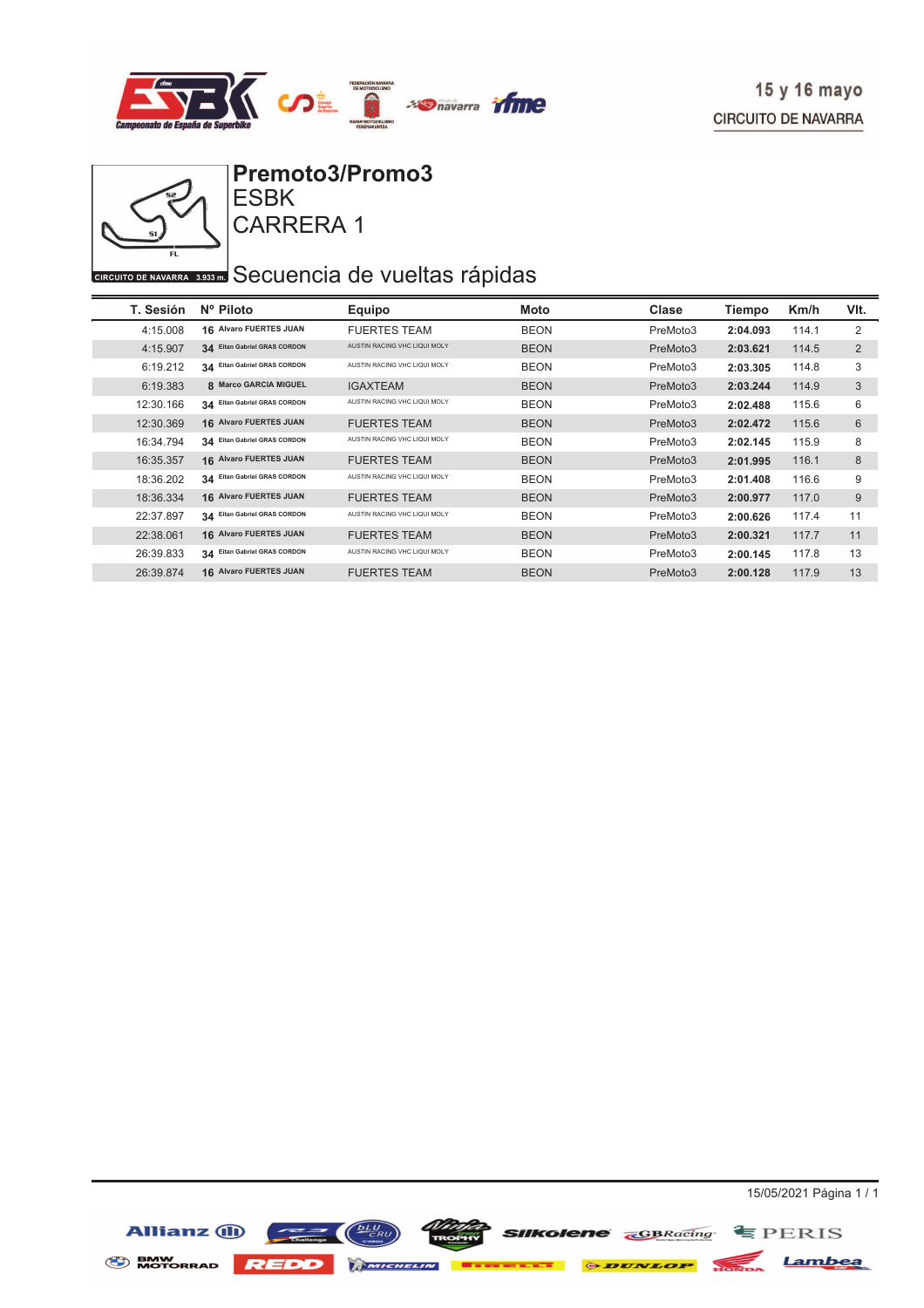

Piloto Doblado



ESBK **Premoto3/Promo3**

CARRERA 1

GIRCUITO DE NAVARRA 3.933mm Tiempos por vuelta

| <b>N°</b> | <b>Tiempo</b>        | Dif.             | <b>N°</b> | <b>Tiempo</b>        | Dif.             | <b>N°</b> | <b>Tiempo</b>                                | Dif.            | <b>N°</b>      | <b>Tiempo</b>                             | Dif.   | <b>N°</b>      | <b>Tiempo</b>     | Dif.    |
|-----------|----------------------|------------------|-----------|----------------------|------------------|-----------|----------------------------------------------|-----------------|----------------|-------------------------------------------|--------|----------------|-------------------|---------|
|           | <b>VIt. 1</b>        |                  | 24<br>35  | 2:13.665<br>2:14.240 | 36.368<br>37.820 | 8<br>18   | 2:05.320<br>2:04.715                         | 4.289<br>14.456 |                | <b>VIt. 9</b>                             |        |                | <b>VIt. 12</b>    |         |
| 16        | 2:10.915             | 0.000            | 98        | 2:16.767             | 42.865           | 58        | 2:04.856                                     | 28.688          | 34             | 2:01.408                                  |        | 34             | 2:01.791          |         |
| 8         | 2:11.773             | 0.858            | 57        | 2:15.530             | 47.756           | 11        | 2:05.944                                     | 30.718          | 16             | 2:00.977                                  | 0.132  | 16             | 2:01.685          | 0.058   |
| 34        | 2:12.286             | 1.371            | 44        | 2:19.124             | 51.087           | 14        | 2:06.672                                     | 31.698          | 9              | 2:19.168                                  | 1 VIt. | 54             | 2:30.083          | 2 Vlts. |
| 41        | 2:13.569             | 2.654            | 25        | 2:19.856             | 51.671           | 22        | 2:07.991                                     | 34.158          | 8              | 2:04.799                                  | 16.398 | 98             | 2:11.948          | 1 VIt.  |
| 18        | 2:14.267             | 3.352            | 49        | 2:19.725             | 52.115           | 7         | 2:09.637                                     | 42.879          | 18             | 2:01.682                                  | 17.239 | 35             | 2:11.796          | 1 VIt.  |
| 14        | 2:17.374             | 6.459            | 9         | 2:21.481             | 57.143           | 37        | 2:12.078 1:00.430                            |                 | 11             | 2:05.840                                  | 42.970 | 49             | 2:10.578          | 1 VIt.  |
| 22        | 2:18.019             | 7.104            | 54        | 2:24.409             | 57.539           | 24        | 2:12.864 1:03.935                            |                 | 14             | 2:05.736                                  | 44.355 | 18             | 2:01.581          | 18.878  |
| 58        | 2:18.454             | 7.539            |           |                      |                  | 35        | 2:15.421 1:12.206                            |                 | 22             | 2:09.920                                  | 56.511 | 8              | 2:04.871          | 24.445  |
| 7         | 2:19.657             | 8.742            |           | $V$ lt. 4            |                  | 57        | 2:11.709 1:13.134                            |                 | 7              | 2:08.873 1:02.877                         |        | 9              | 2:13.789          | 1 VIt.  |
| 11        | 2:19.744             | 8.829            | 34        | 2:04.756             |                  | 98        | 2:12.925 1:15.445                            |                 | 54             | 2:26.709                                  | 1 VIt. | 11             | 2:05.439          | 55.524  |
| 37        | 2:25.764             | 14.849           | 16        | 2:04.873             | 0.165            | 44        | 2:10.945 1:17.502                            |                 | 58             | 2:39.981 1:17.071                         |        | 14             | 2:04.807          | 56.904  |
| 35        | 2:26.023             | 15.108           | 8         | 2:05.505             | 0.920            | 49        | 2:12.053 1:21.014                            |                 | 37             | 2:11.813 1:31.668                         |        | 22             | 2:08.203 1:18.253 |         |
| 24        | 2:26.336             | 15.421           | 18        | 2:06.469             | 10.772           | 9         | 2:16.648 1:40.168                            |                 | 24             | 2:11.237 1:34.158                         |        | 7              | 2:06.583 1:20.391 |         |
| 98        | 2:28.056             | 17.141           | 14        | 2:08.423             | 22.588           |           |                                              |                 | 57             | 2:10.171 1:40.542                         |        | 37             | 2:07.685 1:55.522 |         |
| 49        | 2:29.430             | 18.515           | 58        | 2:08.200             | 22.958           |           | <b>VIt. 7</b>                                |                 | 44             | 2:10.491 1:41.266                         |        | 24             | 2:07.896 1:56.500 |         |
| 54        | 2:29.501             | 18.586           | 22        | 2:08.378             | 23.455           | 34        | 2:02.483                                     |                 | 35             | 2:11.610 1:42.502                         |        |                |                   |         |
| 25        | 2:29.527             | 18.612           | 11        | 2:08.849             | 23.727           |           | 16 2:02.993                                  | 0.713           | 98             | 2:11.295 1:42.676                         |        |                | <b>VIt. 13</b>    |         |
| 44        | 2:29.782             | 18.867           | 7         | 2:10.486             | 29.038           | 8         | 2:07.622                                     | 9.428           | 49             | 2:10.867 1:50.520                         |        | 34             | 2:00.145          |         |
| 9         | 2:32.609             | 21.694           | 37        | 2:12.654             | 42.282           | 54        | 2:29.471                                     | 1 VIt.          |                |                                           |        | 16             | 2:00.128          | 0.041   |
| 57        | 2:37.292             | 26.377           | 24        | 2:12.953             | 44.565           | 18        | 2:04.142                                     | 16.115          |                | <b>VIt. 10</b>                            |        | 57             | 2:09.231          | 1 VIt.  |
|           |                      |                  | 35        | 2:15.040             | 48.104           | 58        | 2:05.151                                     | 31.356          | 34             | 2:01.069                                  |        | 44             | 2:10.268          | 1 VIt.  |
|           | <b>VIt. 2</b>        |                  | 98        | 2:16.837             | 54.946           | 11        | 2:05.956                                     | 34.191          | 16             | 2:01.406                                  | 0.469  | 98             | 2:09.281          | 1 VIt.  |
|           | 16 2:04.093          |                  | 57        | 2:12.391             | 55.391           | 14        | 2:06.662                                     | 35.877          | 18             | 2:02.351                                  | 18.521 | 35             | 2:09.741          | 1 VIt.  |
| 34        | 2:03.621             | 0.899            | 44        | 2:14.040 1:00.371    |                  | 22        | 2:07.791                                     | 39.466          | 8              | 2:03.941                                  | 19.270 | 49             | 2:09.596          | 1 VIt.  |
| 8         | 2:04.366             | 1.131            | 25        | 2:14.975 1:01.890    |                  | 7.        | 2:08.816                                     | 49.212          | -9             | 2:15.480                                  | 1 VIt. | 18             | 2:02.322          | 21.055  |
| 18        | 2:06.464             | 5.723            | 49        | 2:14.764 1:02.123    |                  | 37        | 2:11.849 1:09.796                            |                 | 11             | 2:05.208                                  | 47.109 | 54             | 2:28.981          | 2 Vlts. |
| 14        | 2:10.543             | 12.909           | 9         | 2:18.283 1:10.670    |                  | 24        | 2:12.740 1:14.192                            |                 | 14             | 2:05.665                                  | 48.951 | 8              | 2:07.358          | 31.658  |
| 22        | 2:10.930             | 13.941           | 54        | 2:26.594 1:19.377    |                  | 57        | 2:11.869 1:22.520                            |                 | 22             | 2:09.246 1:04.688                         |        | 14             | 2:03.965 1:00.724 |         |
| 58        | 2:10.623             | 14.069           |           |                      |                  | 35        | 2:13.637 1:23.360                            |                 | 7              | 2:07.255 1:09.063                         |        | 11             | 2:05.387 1:00.766 |         |
| 11        | 2:10.164             | 14.900           |           | VIt. 5               |                  | 98        | 2:11.324 1:24.286                            |                 | 54             | 2:28.465                                  | 1 VIt. | 9              | 2:13.324          | 1 VIt.  |
| 7         | 2:11.913             | 16.562           | 34        | 2:03.710             |                  | 44        | 2:09.385 1:24.404                            |                 | 37             | 2:10.603 1:41.202                         |        | 22             | 2:07.231 1:25.339 |         |
| 37        | 2:14.885             | 25.641           | 16        | 2:03.764             | 0.219            | 49        | 2:12.594 1:31.125                            |                 | 24             | 2:09.438 1:42.527                         |        | $\overline{7}$ | 2:06.068 1:26.314 |         |
| 24        | 2:15.579             | 26.907           | 8         | 2:04.247             | 1.457            | 9         | 2:15.450 1:53.135                            |                 | 57             | 2:08.647 1:48.120                         |        | 37             | 2:07.847 2:03.224 |         |
| 35        | 2:16.769             | 27.784           | 18        | 2:05.167             | 12.229           |           |                                              |                 | 44             | 2:08.454 1:48.651                         |        | 24             | 2:06.934 2:03.289 |         |
| 98        | 2:17.254             | 30.302           | 58        | 2:07.072             | 26.320           |           | VIt. 8                                       |                 | 98             | 2:11.149 1:52.756                         |        |                |                   |         |
| 25        | 2:21.500             | 36.019           | 11        | 2:07.245             | 27.262           | 34        | 2:02.145                                     |                 | 35             | 2:11.740 1:53.173                         |        |                |                   |         |
| 44        | 2:21.393             | 36.167<br>36.430 | 14        | 2:08.636             | 27.514           | 16        | 2:01.995                                     | 0.563           | 49             | 2:10.302 1:59.753                         |        |                |                   |         |
| 57        | 2:14.146             | 36.594           | 22        | 2:08.910             | 28.655           | 8         | 2:05.724                                     | 13.007          |                | <b>VIt. 11</b>                            |        |                |                   |         |
| 49        | 2:22.172             | 37.334           | 7         | 2:10.402             | 35.730           | 18        | 2:02.995                                     | 16.965          |                |                                           |        |                |                   |         |
| 54<br>9   | 2:22.841<br>2:22.265 | 39.866           | 37        | 2:12.268             | 50.840           | 58        | 2:09.287                                     | 38.498          | 34             | 2:00.626                                  |        |                |                   |         |
|           |                      |                  | 24        | 2:12.704             | 53.559           | 11        | 2:06.492                                     | 38.538          | 16             | 2:00.321                                  | 0.164  |                |                   |         |
|           | Vlt.3                |                  | 35        | 2:14.879             | 59.273           | 14        | 2:06.295                                     | 40.027          | 18             | 2:01.193                                  | 19.088 |                |                   |         |
|           |                      |                  |           | 57 2:12.232 1:03.913 |                  |           | 54 2:30.248 1 Vlt.                           |                 |                | 8 2:02.721 21.365                         |        |                |                   |         |
|           | 34 2:03.305          |                  |           | 98 2:13.772 1:05.008 |                  |           | 22 2:10.678 47.999                           |                 | -91            | 2:18.621                                  | 1 VIt. |                |                   |         |
|           | 16 2:04.252          | 0.048            |           | 44 2:12.384 1:09.045 |                  |           | 7 2:08.345 55.412                            |                 | 11             | 2:05.393                                  | 51.876 |                |                   |         |
|           | 8 2:03.244           | 0.171            |           | 49 2:13.036 1:11.449 |                  |           | 37 2:13.612 1:21.263                         |                 | 14             | 2:05.563 53.888                           |        |                |                   |         |
|           | 18 2:07.540          | 9.059            | 25 -      | 2:13.404 1:11.584    |                  |           | 24 2:12.282 1:24.329                         |                 |                | 22 2:07.779 1:11.841                      |        |                |                   |         |
| 14        | 2:10.216             | 18.921<br>19.514 |           | 9 2:19.048 1:26.008  |                  |           | 57 2:11.404 1:31.779                         |                 | $\overline{7}$ | 2:07.162 1:15.599<br>2:09.052 1:49.628    |        |                |                   |         |
| 58        | 2:09.649<br>2:08.938 | 19.634           |           | 54 2:31.945 1:47.612 |                  |           | 44 2:09.924 1:32.183                         |                 | 37             |                                           |        |                |                   |         |
| 11        | 22 2:10.096          | 19.833           |           | Vlt. 6               |                  |           | 35 2:11.085 1:32.300<br>98 2:10.648 1:32.789 |                 | 24             | 2:08.494 1:50.395<br>57 2:09.131 1:56.625 |        |                |                   |         |
| 7         | 2:10.950             | 23.308           |           |                      |                  |           | 49 2:12.081 1:41.061                         |                 | 44             | 2:09.588 1:57.613                         |        |                |                   |         |
|           | 37 2:12.947          | 34.384           |           | 34 2:02.488          |                  |           |                                              |                 |                |                                           |        |                |                   |         |
|           |                      |                  |           | 16 2:02.472          | 0.203            |           |                                              |                 |                |                                           |        |                |                   |         |

15/05/2021 Página 1 / 1







*Ntufa* **SIIKolene GBRacing E** PERIS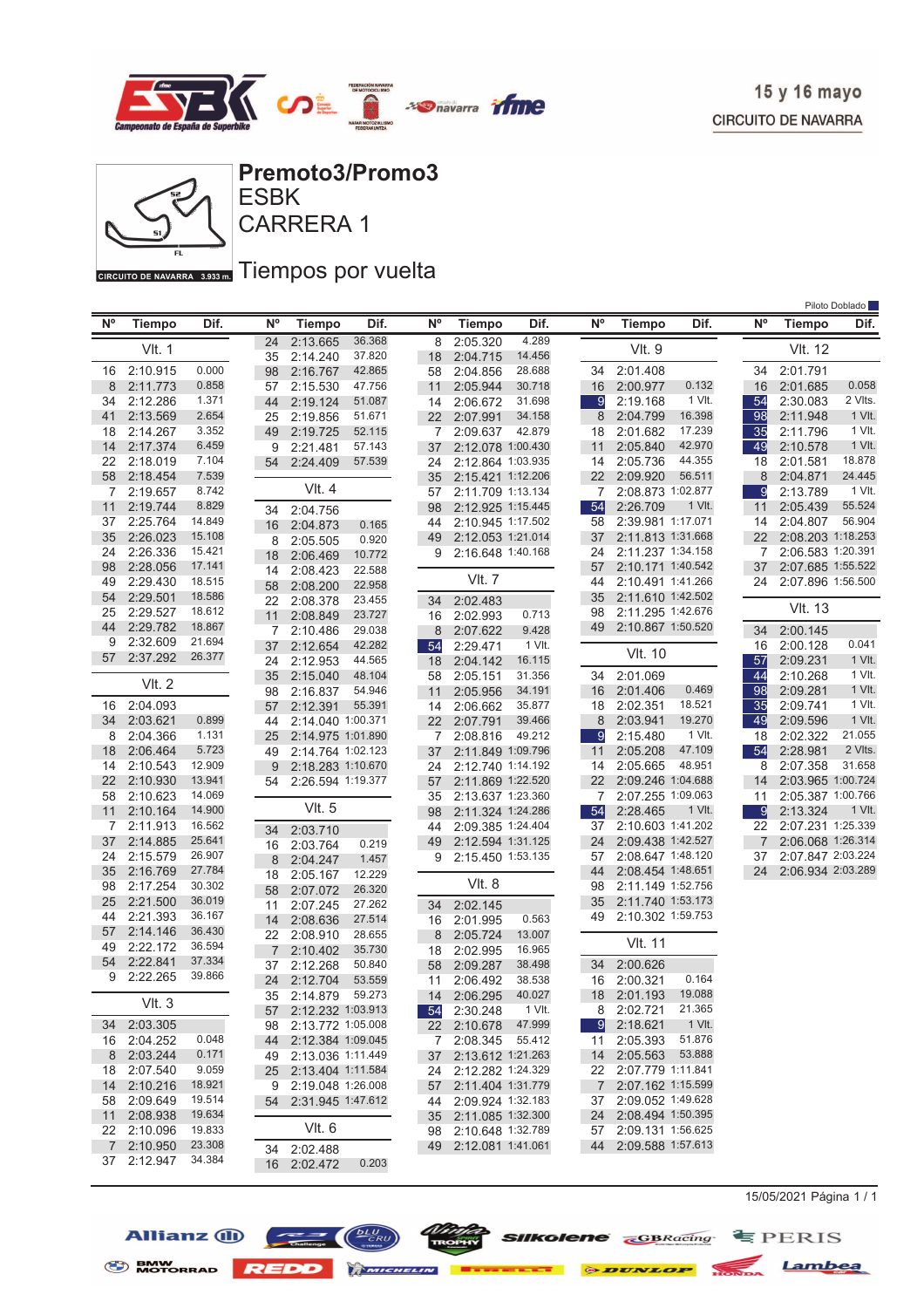



**Premoto3/Promo3**

CARRERA 1 **ESBK** 

### CIRCUITO DE NAVARRA 3.933 m. VUelta a vuelta

|                     |                      | _ Vuelta invalidada<br>Mejor Personal |                  |                                  |                |                        |                     |                      | <b>B</b> Cruzando por el pit lane<br>Mejor de la sesión |                                  |                  |                |                        |
|---------------------|----------------------|---------------------------------------|------------------|----------------------------------|----------------|------------------------|---------------------|----------------------|---------------------------------------------------------|----------------------------------|------------------|----------------|------------------------|
| VIt.                | <b>Tiempo</b>        |                                       |                  | Sector 1 Sector 2 Sector 3 V.Max |                | T. Sesión              | VIt.                | Tiempo               |                                                         | Sector 1 Sector 2 Sector 3 V.Max |                  |                | T. Sesión              |
|                     |                      | Xavi VIDAL FERNANDEZ                  |                  |                                  |                | <b>SPA</b>             | 8                   | 2:06.492             | 34.486                                                  | 45.918                           | 46.088           | 173.4          | 17:13.332              |
| 7                   |                      |                                       |                  |                                  |                |                        | 9                   | 2:05.840             | 34.621                                                  | 45.635                           | 45.584           | 172.0          | 19:19.172              |
|                     |                      | <b>CUNA DE CAMPEONES</b>              |                  |                                  |                | <b>MIR RACING</b>      | 10                  | 2:05.208             | 34.385                                                  | 45.434                           | 45.389           | 173.1          | 21:24.380              |
| $\mathbf{1}$        | 2:19.657             | 42.498                                | 49.078           | 48.081                           | 156.5          | 2:19.657               | 11                  | 2:05.393             | 34.476                                                  | 45.576                           | 45.341           | 174.5          | 23:29.773              |
| $\overline{2}$      | 2:11.913             | 36.415                                | 47.915           | 47.583                           | 168.5          | 4:31.570               | 12                  | 2:05.439             | 34.278<br>34.310                                        | 45.713                           | 45.448<br>45.296 | 173.6          | 25:35.212              |
| 3                   | 2:10.950             | 35.832                                | 47.988           | 47.130                           | 168.7          | 6:42.520               | 13                  | 2:05.387             |                                                         | 45.781                           |                  | 175.6          | 27:40.599              |
| $\overline{4}$<br>5 | 2:10.486<br>2:10.402 | 35.361<br>35.427                      | 47.963<br>47.859 | 47.162<br>47.116                 | 172.0<br>169.5 | 8:53.006<br>11:03.408  | 14                  |                      | <b>Eduardo GUTIERREZ COBO</b>                           |                                  |                  |                | <b>SPA</b>             |
| $6\phantom{1}$      | 2:09.637             | 35.200                                | 47.582           | 46.855                           | 170.3          | 13:13.045              |                     |                      | QRG MOTOR RACING                                        |                                  |                  |                | <b>BEON</b>            |
| $\overline{7}$      | 2:08.816             | 35.248                                | 47.039           | 46.529                           | 170.9          | 15:21.861              | $\mathbf{1}$        | 2:17.374             | 41.533                                                  | 48.910                           | 46.931           | 159.8          | 2:17.374               |
| $\,8\,$             | 2:08.345             | 34.919                                | 46.880           | 46.546                           | 171.4          | 17:30.206              | $\overline{2}$      | 2:10.543             | 34.822                                                  | 48.916                           | 46.805           | 189.5          | 4:27.917               |
| 9                   | 2:08.873             | 34.942                                | 46.756           | 47.175                           | 170.3          | 19:39.079              | 3                   | 2:10.216             | 34.814                                                  | 48.438                           | 46.964           | 194.6          | 6:38.133               |
| 10                  | 2:07.255             | 34.716                                | 46.493           | 46.046                           | 171.2          | 21:46.334              | 4                   | 2:08.423             | 33.794                                                  | 48.152                           | 46.477           | 194.2          | 8:46.556               |
| 11                  | 2:07.162             | 34.657                                | 46.425           | 46.080                           | 170.9          | 23:53.496              | $\sqrt{5}$          | 2:08.636             | 34.335                                                  | 48.547                           | 45.754           | 193.5          | 10:55.192              |
| 12                  | 2:06.583             | 34.492                                | 46.192           | 45.899                           | 171.2          | 26:00.079              | 6<br>$\overline{7}$ | 2:06.672             | 33.713                                                  | 47.176                           | 45.783           | 197.8<br>194.6 | 13:01.864              |
| 13                  | 2:06.068             | 34.187                                | 45.909           | 45.972                           | 171.4          | 28:06.147              | 8                   | 2:06.662<br>2:06.295 | 33.952<br>33.825                                        | 47.275<br>46.968                 | 45.435<br>45.502 | 196.0          | 15:08.526<br>17:14.821 |
| 8                   |                      | <b>Marco GARCIA MIGUEL</b>            |                  |                                  |                | <b>SPA</b>             | 9                   | 2:05.736             | 34.137                                                  | 46.467                           | 45.132           | 194.2          | 19:20.557              |
|                     | <b>IGAXTEAM</b>      |                                       |                  |                                  |                | <b>BEON</b>            | 10                  | 2:05.665             | 33.547                                                  | 46.297                           | 45.821           | 194.9          | 21:26.222              |
| $\mathbf{1}$        | 2:11.773             | 40.005                                | 46.666           | 45.102                           | 168.0          | 2:11.773               | 11                  | 2:05.563             | 33.647                                                  | 46.596                           | 45.320           | 194.9          | 23:31.785              |
| $\overline{2}$      | 2:04.366             | 33.717                                | 46.039           | 44.610                           | 193.9          | 4:16.139               | 12                  | 2:04.807             | 33.314                                                  | 46.592                           | 44.901           | 194.6          | 25:36.592              |
| 3                   | 2:03.244             | 33.122                                | 45.430           | 44.692                           | 192.2          | 6:19.383               | 13                  | 2:03.965             | 33.314                                                  | 46.216                           | 44.435           | 196.0          | 27:40.557              |
| 4                   | 2:05.505             | 33.651                                | 46.135           | 45.719                           | 193.2          | 8:24.888               |                     |                      | <b>Alvaro FUERTES JUAN</b>                              |                                  |                  |                | <b>SPA</b>             |
| 5                   | 2:04.247             | 33.239                                | 45.661           | 45.347                           | 195.3          | 10:29.135              | 16                  |                      | <b>FUERTES TEAM</b>                                     |                                  |                  |                | <b>BEON</b>            |
| 6                   | 2:05.320             | 33.419                                | 46.336           | 45.565                           | 193.2          | 12:34.455              |                     |                      |                                                         |                                  |                  |                |                        |
| $\overline{7}$      | 2:07.622             | 33.985                                | 46.736           | 46.901                           | 192.9          | 14:42.077              | $\mathbf{1}$        | 2:10.915             | 39.141                                                  | 46.377                           | 45.397           | 166.7          | 2:10.915               |
| 8                   | 2:05.724             | 34.221                                | 46.123           | 45.380                           | 191.5          | 16:47.801              | $\overline{2}$      | 2:04.093             | 33.324                                                  | 45.580                           | 45.189           | 191.2          | 4:15.008               |
| $9\,$<br>10         | 2:04.799<br>2:03.941 | 33.877<br>33.800                      | 45.821<br>45.595 | 45.101<br>44.546                 | 191.5<br>192.2 | 18:52.600<br>20:56.541 | 3<br>$\overline{4}$ | 2:04.252<br>2:04.873 | 33.283<br>33.538                                        | 45.684<br>46.200                 | 45.285<br>45.135 | 191.8<br>195.7 | 6:19.260<br>8:24.133   |
| 11                  | 2:02.721             | 33.005                                | 45.159           | 44.557                           | 193.5          | 22:59.262              | 5                   | 2:03.764             | 33.173                                                  | 45.923                           | 44.668           | 197.4          | 10:27.897              |
| 12                  | 2:04.871             | 33.707                                | 46.120           | 45.044                           | 192.5          | 25:04.133              | 6                   | 2:02.472             | 32.889                                                  | 45.328                           | 44.255           | 197.4          | 12:30.369              |
| 13                  | 2:07.358             | 34.078                                | 47.071           | 46.209                           | 190.5          | 27:11.491              | 7                   | 2:02.993             | 32.676                                                  | 45.591                           | 44.726           | 197.8          | 14:33.362              |
|                     |                      | <b>Elliot KASSIGIAN</b>               |                  |                                  |                | <b>FRA</b>             | 8                   | 2:01.995             | 33.009                                                  | 44.805                           | 44.181           | 193.5          | 16:35.357              |
| 9                   |                      |                                       |                  |                                  |                |                        | 9                   | 2:00.977             | 32.652                                                  | 44.463                           | 43.862           | 194.6          | 18:36.334              |
|                     |                      | <b>CUNA DE CAMPEONES</b>              |                  |                                  |                | <b>MIR RACING</b>      | 10                  | 2:01.406             | 32.466                                                  | 44.834                           | 44.106           | 193.2          | 20:37.740              |
| $\mathbf{1}$        | 2:32.609             | 49.066                                | 52.292           | 51.251                           | 143.4          | 2:32.609               | 11                  | 2:00.321             | 32.207                                                  | 44.355                           | 43.759           | 194.2          | 22:38.061              |
| $\overline{2}$      | 2:22.265             | 39.192                                | 52.190           | 50.883                           | 162.4          | 4:54.874               | 12                  | 2:01.685             | 33.021                                                  | 44.654                           | 44.010           | 197.8          | 24:39.746              |
| 3                   | 2:21.481             | 38.333                                | 50.673           | 52.475                           | 169.5          | 7:16.355               | 13                  | 2:00.128             | 32.224                                                  | 44.758                           | 43.146           | 195.7          | 26:39.874              |
| $\overline{4}$<br>5 | 2:18.283             | 38.019                                | 50.042           | 50.222                           | 166.9          | 9:34.638               | 1                   | 8                    | <b>Pablo OLIVARES RODRIGUEZ</b>                         |                                  |                  |                | <b>SPA</b>             |
| $6\phantom{1}$      | 2:19.048<br>2:16.648 | 37.846<br>37.387                      | 51.761<br>50.132 | 49.441<br>49.129                 | 165.6<br>163.1 | 11:53.686<br>14:10.334 |                     |                      | <b>GM FUEL-VRC TEAM</b>                                 |                                  |                  |                | <b>MIR RACING</b>      |
| $\overline{7}$      | 2:15.450             | 37.439                                | 49.709           | 48.302                           | 164.4          | 16:25.784              | $\mathbf{1}$        | 2:14.267             | 40.732                                                  | 47.803                           | 45.732           | 163.4          | 2:14.267               |
| $\bf 8$             | 2:19.168             | 37.160                                | 53.406           | 48.602                           | 166.9          | 18:44.952              | 2                   | 2:06.464             | 33.809                                                  | 46.919                           | 45.736           | 193.2          | 4:20.731               |
| 9                   | 2:15.480             | 36.843                                | 49.441           | 49.196                           | 168.0          | 21:00.432              | 3                   | 2:07.540             | 34.046                                                  | 47.458                           | 46.036           | 190.5          | 6:28.271               |
| 10                  | 2:18.621             | 36.463                                | 54.136           | 48.022                           | 174.5          | 23:19.053              | 4                   | 2:06.469             | 33.843                                                  | 46.721                           | 45.905           | 190.8          | 8:34.740               |
| 11                  | 2:13.789             | 36.301                                | 49.407           | 48.081                           | 176.8          | 25:32.842              | 5                   | 2:05.167             | 33.463                                                  | 46.314                           | 45.390           | 190.1          | 10:39.907              |
| 12                  | 2:13.324             | 36.211                                | 49.485           | 47.628                           | 173.1          | 27:46.166              | 6                   | 2:04.715             | 33.304                                                  | 46.197                           | 45.214           | 191.2          | 12:44.622              |
|                     |                      | <b>David GONZALEZ PEREZ</b>           |                  |                                  |                | <b>SPA</b>             | 7                   | 2:04.142             | 33.186                                                  | 45.848                           | 45.108           | 190.5          | 14:48.764              |
| 11                  |                      | <b>CUNA DE CAMPEONES</b>              |                  |                                  |                | <b>MIR RACING</b>      | 8                   | 2:02.995             | 33.141                                                  | 45.128                           | 44.726           | 192.2          | 16:51.759              |
|                     |                      |                                       |                  |                                  |                |                        | 9                   | 2:01.682             | 32.439                                                  | 44.966<br>45.061                 | 44.277<br>44.196 | 190.8          | 18:53.441<br>20:55.792 |
| $\mathbf{1}$        | 2:19.744             | 43.911                                | 48.568           | 47.265                           | 148.6          | 2:19.744               | 10<br>11            | 2:02.351<br>2:01.193 | 33.094<br>32.370                                        | 44.407                           | 44.416           | 193.9<br>189.8 | 22:56.985              |
| $\overline{2}$<br>3 | 2:10.164<br>2:08.938 | 35.757<br>34.836                      | 47.599<br>46.993 | 46.808<br>47.109                 | 172.0<br>175.6 | 4:29.908<br>6:38.846   | 12                  | 2:01.581             | 32.690                                                  | 44.637                           | 44.254           | 190.1          | 24:58.566              |
| $\overline{4}$      | 2:08.849             | 34.686                                | 47.508           | 46.655                           | 175.0          | 8:47.695               | 13                  | 2:02.322             | 32.734                                                  | 44.970                           | 44.618           | 190.5          | 27:00.888              |
| 5                   | 2:07.245             | 34.633                                | 46.934           | 45.678                           | 177.9          | 10:54.940              |                     |                      | <b>Ben Richard AUSTIN</b>                               |                                  |                  |                | <b>GBR</b>             |
| $\,6$               | 2:05.944             | 34.349                                | 46.243           | 45.352                           | 177.0          | 13:00.884              | 22                  |                      |                                                         |                                  |                  |                |                        |
| 7                   | 2:05.956             | 34.433                                | 45.893           | 45.630                           | 175.6          | 15:06.840              |                     |                      | AUSTIN RACING VHC LIQUI MOLY                            |                                  |                  |                | <b>BEON</b>            |

 $15/05/2021$  Página 1 / 3





S BMW REDD MICHELIN **BERKELLE & DUNLOP** MONDA Lambea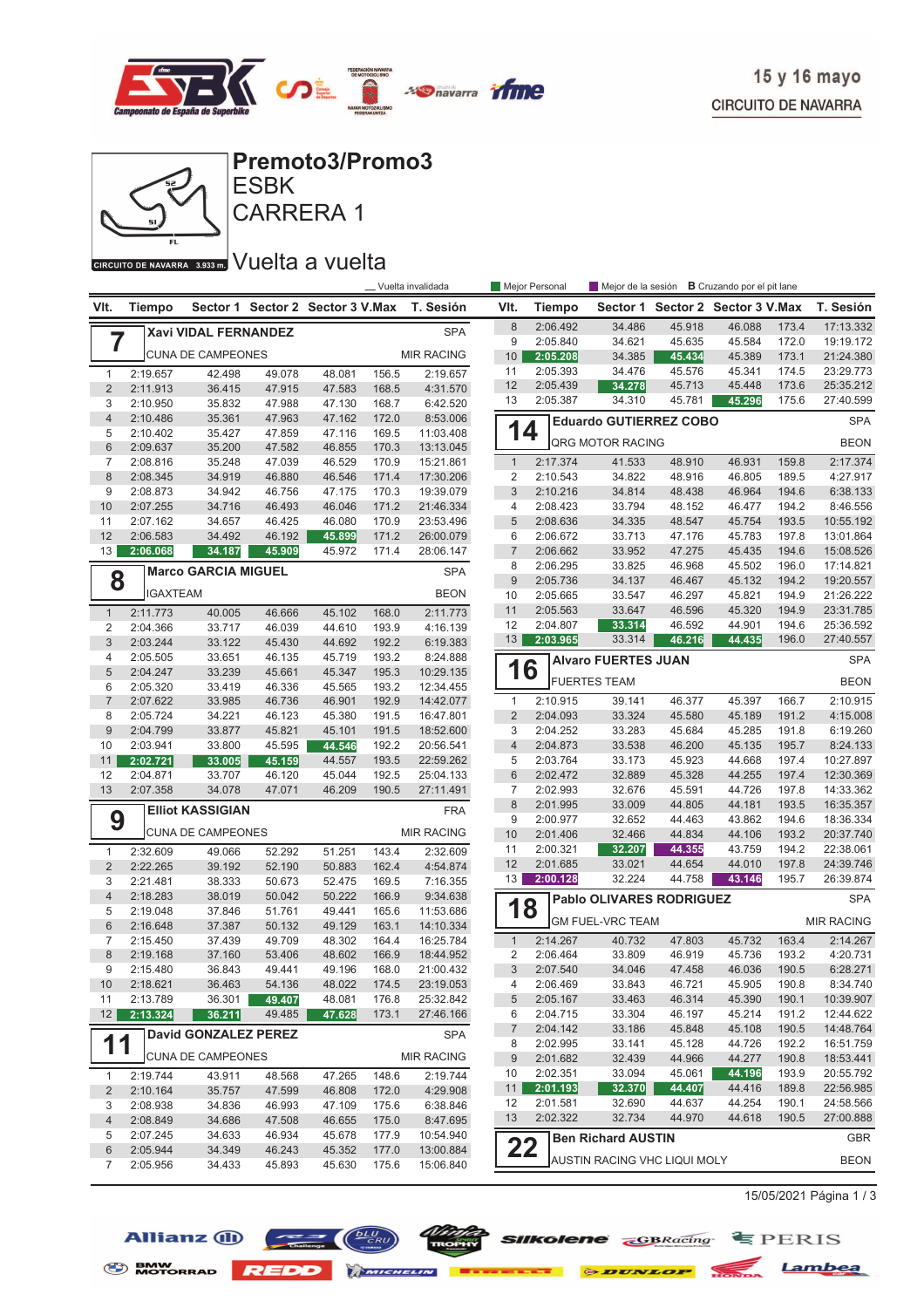



# CARRERA 1

### CIRCUITO DE NAVARRA 3.933 m. VUelta a vuelta

|                     |                      |                                  |                  |                                  |                | Vuelta invalidada      |                     | Mejor Personal       | Mejor de la sesión <b>B</b> Cruzando por el pit lane |                  |                                  |                |                        |
|---------------------|----------------------|----------------------------------|------------------|----------------------------------|----------------|------------------------|---------------------|----------------------|------------------------------------------------------|------------------|----------------------------------|----------------|------------------------|
| VIt.                | <b>Tiempo</b>        |                                  |                  | Sector 1 Sector 2 Sector 3 V.Max |                | T. Sesión              | VIt.                | <b>Tiempo</b>        |                                                      |                  | Sector 1 Sector 2 Sector 3 V.Max |                | T. Sesión              |
| $\mathbf{1}$        | 2:18.019             | 41.927                           | 48.839           | 47.253                           | 164.9          | 2:18.019               | $\overline{2}$      | 2:16.769             | 37.881                                               | 50.212           | 48.676                           | 172.8          | 4:42.792               |
| $\overline{2}$      | 2:10.930             | 34.357                           | 49.302           | 47.271                           | 192.2          | 4:28.949               | 3                   | 2:14.240             | 36.739                                               | 49.261           | 48.240                           | 174.5          | 6:57.032               |
| 3                   | 2:10.096             | 34.321                           | 48.792           | 46.983                           | 193.5          | 6:39.045               | $\overline{4}$      | 2:15.040             | 36.937                                               | 49.550           | 48.553                           | 172.8          | 9:12.072               |
| $\overline{4}$      | 2:08.378             | 34.071                           | 47.615           | 46.692                           | 188.2          | 8:47.423               | 5                   | 2:14.879             | 36.778                                               | 49.517           | 48.584                           | 167.7          | 11:26.951              |
| 5                   | 2:08.910             | 34.139                           | 48.350           | 46.421                           | 196.7          | 10:56.333              | $6\phantom{1}$      | 2:15.421             | 37.281                                               | 49.811           | 48.329                           | 163.6          | 13:42.372              |
| 6                   | 2:07.991             | 33.783                           | 47.324           | 46.884                           | 193.2          | 13:04.324              | $\overline{7}$      | 2:13.637             | 36.685                                               | 49.410           | 47.542                           | 163.1          | 15:56.009              |
| $\overline{7}$      | 2:07.791             | 33.824                           | 47.478           | 46.489                           | 193.5          | 15:12.115              | 8                   | 2:11.085             | 36.082                                               | 47.831           | 47.172                           | 171.4          | 18:07.094              |
| 8<br>9              | 2:10.678             | 36.634                           | 47.722           | 46.322                           | 193.2          | 17:22.793              | 9<br>10             | 2:11.610             | 35.927                                               | 48.742           | 46.941                           | 177.6          | 20:18.704              |
| 10                  | 2:09.920<br>2:09.246 | 34.873<br>34.634                 | 48.016<br>47.870 | 47.031<br>46.742                 | 191.8<br>189.8 | 19:32.713<br>21:41.959 | 11                  | 2:11.740<br>2:11.796 | 35.723<br>35.957                                     | 49.001<br>48.431 | 47.016<br>47.408                 | 169.3<br>174.8 | 22:30.444<br>24:42.240 |
| 11                  | 2:07.779             | 33.985                           | 47.477           | 46.317                           | 190.5          | 23:49.738              | 12                  | 2:09.741             | 35.542                                               | 47.657           | 46.542                           | 178.2          | 26:51.981              |
| 12                  | 2:08.203             | 34.063                           | 47.729           | 46.411                           | 190.5          | 25:57.941              |                     |                      |                                                      |                  |                                  |                |                        |
| 13                  | 2:07.231             | 34.052                           | 47.285           | 45.894                           | 190.8          | 28:05.172              | 37                  |                      | <b>Montague James AMER</b>                           |                  |                                  |                | <b>GBR</b>             |
|                     |                      | <b>Jayant CHOTE</b>              |                  |                                  |                | <b>NED</b>             |                     |                      | AUSTIN RACING VHC LIQUI MOLY                         |                  |                                  |                |                        |
| 24                  |                      |                                  |                  |                                  |                |                        | $\mathbf{1}$        | 2:25.764             | 44.482                                               | 51.651           | 49.631                           | 157.9          | 2:25.764               |
|                     |                      | <b>CUNA DE CAMPEONES</b>         |                  |                                  |                | <b>MIR RACING</b>      | $\overline{2}$      | 2:14.885             | 36.786                                               | 50.207           | 47.892                           | 171.7          | 4:40.649               |
| $\mathbf{1}$        | 2:26.336             | 45.323                           | 51.196           | 49.817                           | 138.1          | 2:26.336               | 3                   | 2:12.947             | 35.902                                               | 49.308           | 47.737                           | 178.8          | 6:53.596               |
| 2                   | 2:15.579             | 37.133                           | 49.952           | 48.494                           | 176.8          | 4:41.915               | $\overline{4}$      | 2:12.654             | 36.025                                               | 49.032           | 47.597                           | 178.5          | 9:06.250               |
| 3                   | 2:13.665             | 36.303                           | 48.960           | 48.402                           | 175.9          | 6:55.580               | 5                   | 2:12.268             | 35.904                                               | 48.847           | 47.517                           | 177.3          | 11:18.518              |
| 4                   | 2:12.953             | 36.124                           | 49.104           | 47.725                           | 175.9          | 9:08.533               | $6\phantom{1}$      | 2:12.078             | 35.676                                               | 48.802           | 47.600                           | 180.6          | 13:30.596              |
| 5                   | 2:12.704             | 35.972                           | 48.607           | 48.125                           | 175.3          | 11:21.237              | $\overline{7}$      | 2:11.849             | 35.334                                               | 48.881           | 47.634                           | 181.2          | 15:42.445              |
| 6                   | 2:12.864             | 36.420                           | 48.742           | 47.702                           | 175.3          | 13:34.101              | 8                   | 2:13.612             | 36.073                                               | 49.236           | 48.303                           | 178.2          | 17:56.057              |
| $\overline{7}$      | 2:12.740             | 35.971                           | 48.632           | 48.137                           | 173.6          | 15:46.841              | 9                   | 2:11.813             | 35.798                                               | 48.463           | 47.552                           | 179.4          | 20:07.870              |
| 8                   | 2:12.282             | 36.371                           | 48.182           | 47.729                           | 172.8          | 17:59.123              | 10                  | 2:10.603             | 35.476                                               | 48.170           | 46.957                           | 178.8          | 22:18.473              |
| $9\,$               | 2:11.237             | 35.878                           | 47.716           | 47.643                           | 172.8          | 20:10.360              | 11                  | 2:09.052             | 35.086                                               | 47.781           | 46.185                           | 180.9          | 24:27.525              |
| 10                  | 2:09.438             | 35.203                           | 47.525           | 46.710                           | 173.9          | 22:19.798              | 12                  | 2:07.685             | 34.695                                               | 46.857           | 46.133                           | 180.3<br>180.0 | 26:35.210              |
| 11<br>12            | 2:08.494<br>2:07.896 | 34.875<br>34.752                 | 47.336<br>46.978 | 46.283<br>46.166                 | 176.2<br>175.9 | 24:28.292<br>26:36.188 | 13                  | 2:07.847             | 35.130                                               | 47.059           | 45.658                           |                | 28:43.057              |
| 13                  | 2:06.934             | 34.565                           | 46.732           | 45.637                           | 175.9          | 28:43.122              | 41                  |                      | <b>Yvonne CERPA CUELLAR</b>                          |                  |                                  |                | <b>SPA</b>             |
|                     |                      | <b>Kyle PAYNE</b>                |                  |                                  |                | <b>GBR</b>             |                     | <b>IGAXTEAM</b>      |                                                      |                  |                                  |                | <b>BEON</b>            |
| 25                  |                      |                                  |                  |                                  |                |                        | $\mathbf{1}$        | 2:13.569             | 40.312                                               | 47.612           | 45.645                           | 167.2          | 2:13.569               |
|                     |                      | <b>CUNA DE CAMPEONES</b>         |                  |                                  |                | <b>MIR RACING</b>      |                     |                      | <b>Mark PEREZ FERRANDO</b>                           |                  |                                  |                | <b>SPA</b>             |
| $\mathbf{1}$        | 2:29.527             | 46.879                           | 52.443           | 50.205                           | 145.2          | 2:29.527               | 44                  |                      | <b>CUNA DE CAMPEONES</b>                             |                  |                                  |                | <b>MIR RACING</b>      |
| $\overline{2}$<br>3 | 2:21.500             | 37.966                           | 52.343           | 51.191                           | 180.6          | 4:51.027               |                     |                      |                                                      |                  |                                  |                |                        |
| $\overline{4}$      | 2:19.856<br>2:14.975 | 38.149<br>36.701                 | 51.896<br>49.802 | 49.811<br>48.472                 | 165.1<br>178.8 | 7:10.883<br>9:25.858   | $\mathbf{1}$        | 2:29.782             | 47.447                                               | 52.638           | 49.697                           | 135.8          | 2:29.782               |
| 5                   | 2:13.404             | 35.864                           | 49.271           | 48.269                           | 180.0          | 11:39.262              | $\overline{2}$      | 2:21.393             | 38.522                                               | 52.088           | 50.783                           | 171.2          | 4:51.175               |
|                     |                      |                                  |                  |                                  |                |                        | 3                   | 2:19.124             | 38.117                                               | 52.042           | 48.965                           | 161.7          | 7:10.299               |
| 34                  |                      | <b>Eitan Gabriel GRAS CORDON</b> |                  |                                  |                | <b>URU</b>             | $\overline{4}$<br>5 | 2:14.040<br>2:12.384 | 36.642<br>36.426                                     | 49.308<br>48.624 | 48.090<br>47.334                 | 178.8<br>174.2 | 9:24.339<br>11:36.723  |
|                     |                      | AUSTIN RACING VHC LIQUI MOLY     |                  |                                  |                | <b>BEON</b>            | 6                   | 2:10.945             | 35.800                                               | 48.064           | 47.081                           | 174.2          | 13:47.668              |
| $\mathbf{1}$        | 2:12.286             | 39.910                           | 47.364           | 45.012                           | 168.0          | 2:12.286               | $\overline{7}$      | 2:09.385             | 35.020                                               | 47.626           | 46.739                           | 178.5          | 15:57.053              |
| 2                   | 2:03.621             | 33.089                           | 45.768           | 44.764                           | 198.9          | 4:15.907               | 8                   | 2:09.924             | 35.474                                               | 47.819           | 46.631                           | 180.0          | 18:06.977              |
| 3                   | 2:03.305             | 32.939                           | 45.612           | 44.754                           | 198.5          | 6:19.212               | 9                   | 2:10.491             | 35.837                                               | 48.284           | 46.370                           | 179.7          | 20:17.468              |
| 4                   | 2:04.756             | 33.483                           | 46.108           | 45.165                           | 195.7          | 8:23.968               | 10 <sup>1</sup>     | 2:08.454             | 34.842                                               | 47.489           | 46.123                           | 180.0          | 22:25.922              |
| 5                   | 2:03.710             | 33.211                           | 45.783           | 44.716                           | 194.9          | 10:27.678              | 11                  | 2:09.588             | 35.046                                               | 47.929           | 46.613                           | 181.5          | 24:35.510              |
| 6                   | 2:02.488             | 32.975                           | 45.165           | 44.348                           | 195.7          | 12:30.166              | 12                  | 2:10.268             | 35.393                                               | 48.057           | 46.818                           | 175.9          | 26:45.778              |
| $\overline{7}$      | 2:02.483             | 32.782                           | 45.525           | 44.176                           | 196.0          | 14:32.649              |                     |                      | Xavier MARTINEZ SOSA                                 |                  |                                  |                | <b>SPA</b>             |
| 8                   | 2:02.145             | 33.014                           | 45.067           | 44.064                           | 195.7          | 16:34.794              | 49                  |                      |                                                      |                  |                                  |                |                        |
| 9                   | 2:01.408             | 32.609                           | 44.731           | 44.068                           | 193.9          | 18:36.202              |                     |                      | <b>CUNA DE CAMPEONES</b>                             |                  |                                  |                | <b>MIR RACING</b>      |
| 10                  | 2:01.069             | 32.351                           | 44.696           | 44.022                           | 195.3          | 20:37.271              | $\mathbf{1}$        | 2:29.430             | 46.273                                               | 52.505           | 50.652                           | 157.0          | 2:29.430               |
| 11                  | 2:00.626             | 32.223                           | 44.508           | 43.895                           | 195.7          | 22:37.897              | 2                   | 2:22.172             | 38.624                                               | 52.572           | 50.976                           | 177.3          | 4:51.602               |
| 12<br>13            | 2:01.791             | 33.093                           | 44.404           | 44.294                           | 196.7          | 24:39.688              | 3                   | 2:19.725             | 38.214                                               | 51.759           | 49.752                           | 164.9          | 7:11.327               |
|                     | 2:00.145             | 32.180                           | 44.653           | 43.312                           | 196.7          | 26:39.833              | 4                   | 2:14.764             | 36.696                                               | 50.044           | 48.024                           | 170.6          | 9:26.091               |
|                     |                      | <b>Adrian COVARRUBIAS GARCIA</b> |                  |                                  |                | <b>SPA</b>             | 5                   | 2:13.036             | 36.089                                               | 49.093           | 47.854                           | 174.5          | 11:39.127              |
| 35                  |                      | PM MOTORSPORT                    |                  |                                  |                | <b>MIR RACING</b>      | $6\phantom{1}6$     | 2:12.053             | 35.507                                               | 48.905           | 47.641                           | 175.6          | 13:51.180              |
|                     |                      |                                  |                  | 50.556                           | 150.0          | 2:26.023               | 7                   | 2:12.594<br>2:12.081 | 35.895                                               | 49.197           | 47.502                           | 175.6          | 16:03.774              |
| 1                   | 2:26.023             | 44.758                           | 50.709           |                                  |                |                        | 8                   |                      | 35.980                                               | 48.642           | 47.459                           | 173.4          | 18:15.855              |

15/05/2021 Página 2 / 3





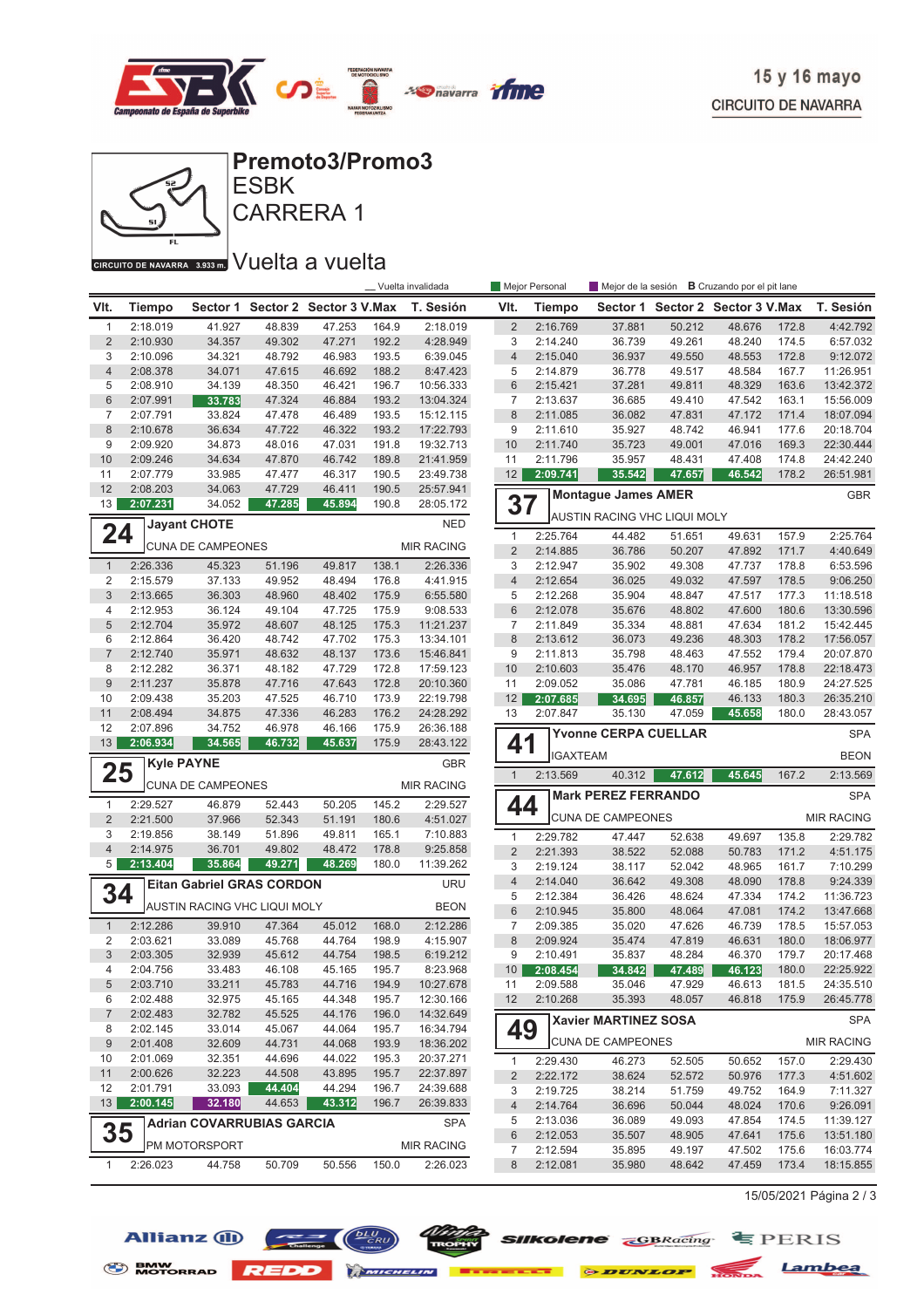![](_page_11_Picture_0.jpeg)

![](_page_11_Figure_2.jpeg)

**Premoto3/Promo3**

CARRERA 1 **ESBK** 

### CIRCUITO DE NAVARRA 3.933 m. VUelta a vuelta

|                                |                                                                  |                             |                  | __ Vuelta invalidada             |                |                        |      | Mejor Personal |        |        | Mejor de la sesión <b>B</b> Cruzando por el pit lane |       |           |
|--------------------------------|------------------------------------------------------------------|-----------------------------|------------------|----------------------------------|----------------|------------------------|------|----------------|--------|--------|------------------------------------------------------|-------|-----------|
| VIt.                           | Tiempo                                                           |                             |                  | Sector 1 Sector 2 Sector 3 V.Max |                | T. Sesión              | VIt. | Tiempo         |        |        | Sector 1 Sector 2 Sector 3 V.Max                     |       | T. Sesión |
| 9                              | 2:10.867                                                         | 35.273                      | 48.227           | 47.367                           | 174.5          | 20:26.722              | 10   | 2:11.149       | 35.156 | 49.233 | 46.760                                               | 174.5 | 22:30.027 |
| 10                             | 2:10.302                                                         | 35.305                      | 48.030           | 46.967                           | 173.9          | 22:37.024              | 11   | 2:11.948       | 36.054 | 48.473 | 47.421                                               | 175.6 | 24:41.975 |
| 11                             | 2:10.578                                                         | 35.521                      | 48.721           | 46.336                           | 176.5          | 24:47.602              | 12   | 2:09.281       | 35.284 | 47.699 | 46.298                                               | 179.7 | 26:51.256 |
| 12                             | 2:09.596                                                         | 34.914                      | 48.541           | 46.141                           | 176.8          | 26:57.198              |      |                |        |        |                                                      |       |           |
| 54                             |                                                                  | <b>Jesus RIOS MALDONADO</b> |                  |                                  |                | <b>SPA</b>             |      |                |        |        |                                                      |       |           |
|                                | <b>MRE TALENT</b>                                                |                             |                  |                                  |                | CORSE                  |      |                |        |        |                                                      |       |           |
| $\mathbf{1}$                   | 2:29.501                                                         | 44.264                      | 50.637           | 54.600                           | 155.4          | 2:29.501               |      |                |        |        |                                                      |       |           |
| 2                              | 2:22.841                                                         | 38.372                      | 51.890           | 52.579                           | 170.6          | 4:52.342               |      |                |        |        |                                                      |       |           |
| 3                              | 2:24.409                                                         | 38.393                      | 52.505           | 53.511                           | 177.0          | 7:16.751               |      |                |        |        |                                                      |       |           |
| 4                              | 2:26.594                                                         | 37.759                      | 54.757           | 54.078                           | 168.2          | 9:43.345               |      |                |        |        |                                                      |       |           |
| 5                              | 2:31.945                                                         | 41.066                      | 55.209           | 55.670                           | 171.2          | 12:15.290              |      |                |        |        |                                                      |       |           |
| 6                              | 2:29.471                                                         | 40.619                      | 54.889           | 53.963                           | 172.0          | 14:44.761              |      |                |        |        |                                                      |       |           |
| $\overline{7}$                 | 2:30.248                                                         | 38.990                      | 55.993           | 55.265                           | 174.5          | 17:15.009              |      |                |        |        |                                                      |       |           |
| 8<br>9                         | 2:26.709<br>2:28.465                                             | 39.033                      | 53.606           | 54.070<br>54.323                 | 173.4<br>172.0 | 19:41.718              |      |                |        |        |                                                      |       |           |
| 10                             | 2:30.083                                                         | 38.603<br>39.791            | 55.539<br>54.932 | 55.360                           | 170.9          | 22:10.183<br>24:40.266 |      |                |        |        |                                                      |       |           |
| 11                             | 2:28.981                                                         | 39.719                      | 56.272           | 52.990                           | 174.8          | 27:09.247              |      |                |        |        |                                                      |       |           |
|                                |                                                                  | <b>Ruben ROMERO ARIAS</b>   |                  |                                  |                | <b>SPA</b>             |      |                |        |        |                                                      |       |           |
| 57                             |                                                                  | <b>ILUSION TEAM</b>         |                  |                                  |                | <b>BEON</b>            |      |                |        |        |                                                      |       |           |
| $\mathbf{1}$                   | 2:37.292                                                         | 40.968                      | 1:07.526         | 48.798                           | 166.9          | 2:37.292               |      |                |        |        |                                                      |       |           |
| $\overline{2}$                 | 2:14.146                                                         | 35.426                      | 49.456           | 49.264                           | 187.8          | 4:51.438               |      |                |        |        |                                                      |       |           |
| $\mathfrak{B}$                 | 2:15.530                                                         | 38.198                      | 50.752           | 46.580                           | 163.9          | 7:06.968               |      |                |        |        |                                                      |       |           |
| 4                              | 2:12.391                                                         | 36.143                      | 49.021           | 47.227                           | 187.8          | 9:19.359               |      |                |        |        |                                                      |       |           |
| 5                              | 2:12.232                                                         | 36.895                      | 48.166           | 47.171                           | 165.1          | 11:31.591              |      |                |        |        |                                                      |       |           |
| 6                              | 2:11.709                                                         | 36.171                      | 48.343           | 47.195                           | 185.2          | 13:43.300              |      |                |        |        |                                                      |       |           |
| $\overline{7}$                 | 2:11.869                                                         | 36.229                      | 48.717           | 46.923                           | 176.5          | 15:55.169              |      |                |        |        |                                                      |       |           |
| 8                              | 2:11.404                                                         | 35.931                      | 48.466           | 47.007                           | 184.3          | 18:06.573              |      |                |        |        |                                                      |       |           |
| $\overline{9}$                 | 2:10.171                                                         | 36.042                      | 47.988           | 46.141                           | 181.5          | 20:16.744              |      |                |        |        |                                                      |       |           |
| 10                             | 2:08.647                                                         | 35.098                      | 47.505           | 46.044                           | 184.6          | 22:25.391              |      |                |        |        |                                                      |       |           |
| 11<br>12                       | 2:09.131<br>2:09.231                                             | 35.394<br>35.461            | 47.817<br>47.967 | 45.920<br>45.803                 | 184.6<br>183.7 | 24:34.522              |      |                |        |        |                                                      |       |           |
|                                |                                                                  |                             |                  |                                  |                | 26:43.753<br>SPA       |      |                |        |        |                                                      |       |           |
|                                | <b>Jose Luis ARMARIO ROMERO</b><br>58<br><b>GM FUEL-VRC TEAM</b> |                             |                  |                                  |                | <b>MIR RACING</b>      |      |                |        |        |                                                      |       |           |
|                                |                                                                  |                             |                  |                                  |                |                        |      |                |        |        |                                                      |       |           |
| $\mathbf{1}$<br>$\overline{2}$ | 2:18.454<br>2:10.623                                             | 42.799<br>34.695            | 48.540<br>48.877 | 47.115<br>47.051                 | 161.2<br>194.2 | 2:18.454<br>4:29.077   |      |                |        |        |                                                      |       |           |
| $\sqrt{3}$                     | 2:09.649                                                         | 34.389                      | 47.990           | 47.270                           | 188.8          | 6:38.726               |      |                |        |        |                                                      |       |           |
| 4                              | 2:08.200                                                         | 33.984                      | 47.673           | 46.543                           | 192.2          | 8:46.926               |      |                |        |        |                                                      |       |           |
| 5                              | 2:07.072                                                         | 34.206                      | 47.464           | 45.402                           | 193.5          | 10:53.998              |      |                |        |        |                                                      |       |           |
| 6                              | 2:04.856                                                         | 33.610                      | 46.206           | 45.040                           | 189.8          | 12:58.854              |      |                |        |        |                                                      |       |           |
| $\overline{7}$                 | 2:05.151                                                         | 33.427                      | 46.403           | 45.321                           | 190.1          | 15:04.005              |      |                |        |        |                                                      |       |           |
| 8                              | 2:09.287                                                         | 33.994                      | 47.322           | 47.971                           | 187.2          | 17:13.292              |      |                |        |        |                                                      |       |           |
| 9                              | 2:39.981                                                         | 36.155                      | 49.611           | 1:14.215                         | 169.8          | 19:53.273              |      |                |        |        |                                                      |       |           |
| 98                             |                                                                  | <b>Mika SIEBDRATH</b>       |                  |                                  |                | <b>GER</b>             |      |                |        |        |                                                      |       |           |
|                                |                                                                  | <b>CUNA DE CAMPEONES</b>    |                  |                                  |                | <b>MIR RACING</b>      |      |                |        |        |                                                      |       |           |
| 1                              | 2:28.056                                                         | 45.911                      | 52.079           | 50.066                           | 149.8          | 2:28.056               |      |                |        |        |                                                      |       |           |
| $\overline{2}$                 | 2:17.254                                                         | 37.835                      | 50.509           | 48.910                           | 161.2          | 4:45.310               |      |                |        |        |                                                      |       |           |
| 3                              | 2:16.767                                                         | 37.364                      | 50.485           | 48.918                           | 154.5          | 7:02.077               |      |                |        |        |                                                      |       |           |
| 4                              | 2:16.837                                                         | 37.834                      | 50.214           | 48.789                           | 163.9          | 9:18.914               |      |                |        |        |                                                      |       |           |
| 5                              | 2:13.772                                                         | 37.107                      | 49.136           | 47.529                           | 163.4          | 11:32.686              |      |                |        |        |                                                      |       |           |
| 6<br>7                         | 2:12.925                                                         | 35.743                      | 49.699           | 47.483                           | 179.1          | 13:45.611              |      |                |        |        |                                                      |       |           |
| 8                              | 2:11.324<br>2:10.648                                             | 35.543<br>36.032            | 48.447<br>48.040 | 47.334<br>46.576                 | 178.8<br>174.2 | 15:56.935<br>18:07.583 |      |                |        |        |                                                      |       |           |
| 9                              | 2:11.295                                                         | 35.678                      | 48.977           | 46.640                           | 172.2          | 20:18.878              |      |                |        |        |                                                      |       |           |
|                                |                                                                  |                             |                  |                                  |                |                        |      |                |        |        |                                                      |       |           |

 $15/05/2021$  Página 3 / 3

![](_page_11_Picture_8.jpeg)

Allianz  $\bigoplus$ 

![](_page_11_Picture_9.jpeg)

*NDOC* SIIKolene GBRacing EPERIS